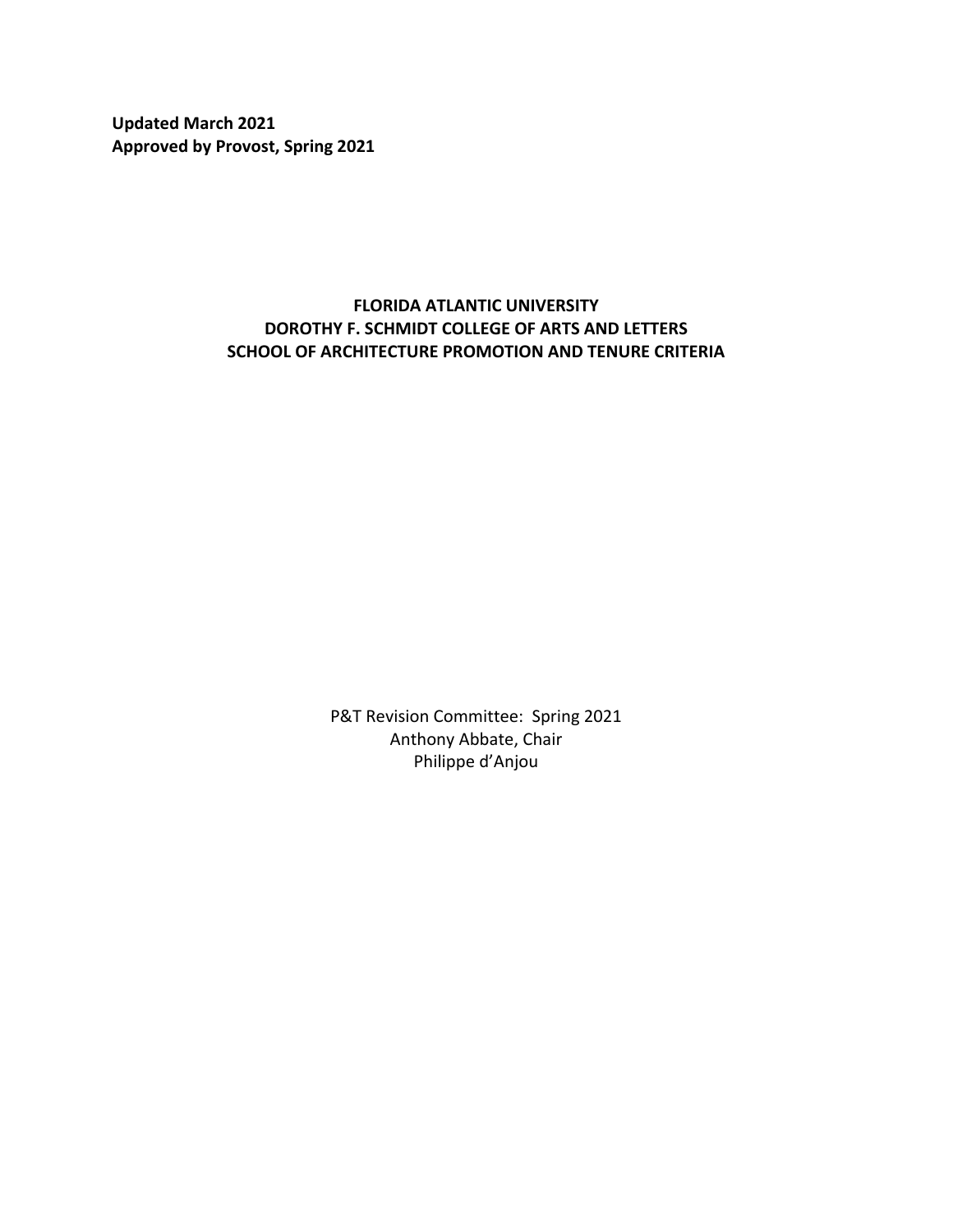# **Table of Contents**

| 1. SCHOOL OF ARCHITECTURE PROMOTION AND TENURE CRITERIA       | 3  |
|---------------------------------------------------------------|----|
| 1.1 PURPOSE                                                   | 3  |
| <b>1.2 TENURE</b>                                             | 3  |
| <b>1.3 COLLEGIALITY</b>                                       | 3  |
| 1.4 THE ROLE OF THE FACULTY                                   | 4  |
| 1.5 THE COLLEGE PROMOTION AND TENURE CRITERIA COMMITTEE       | 5  |
| 1.6 THE SCHOOL OF ARCHITECTURE PROMOTION AND TENURE SYSTEM    | 5  |
| 2. FACULTY EVALUATION AND PROMOTION AND TENURE                | 6  |
| 2.1 ANNUAL EVALUATION AND PROGRESS TOWARDS TENURE             | 6  |
| 2.2 PROCEDURES FOR FACULTY PERFORMANCE EVALUATION             | 6  |
| 2.3 THIRD YEAR REVIEW FOR UNTENURED FACULTY                   | 6  |
| 3. CRITERIA, STANDARDS, AND PROCEDURES FOR PROMOTION          | 7  |
| 3.1 PROMOTION FROM INSTRUCTOR TO SENIOR INSTRUCTOR            | 7  |
| 3.2 PROMOTION FROM ASSISTANT PROFESSOR TO ASSOCIATE PROFESSOR | 7  |
| 3.3 PROMOTION FROM ASSOCIATE PROFESSOR TO PROFESSOR           | 8  |
| 3.4 EVIDENCE OF ACHIEVEMENT                                   | 9  |
| 3.5 PROCEDURES FOR PROMOTION CONSIDERATIONS                   | 9  |
| 4. POLICIES AND PROCEDURES FOR TENURE                         | 19 |
| <b>4.1 POLICIES FOR TENURE</b>                                | 19 |
| <b>4.2 PROCEDURES FOR GRANTING TENURE</b>                     | 20 |
| 5. AMENDMENTS                                                 | 21 |
| 6. ENACTMENT                                                  | 21 |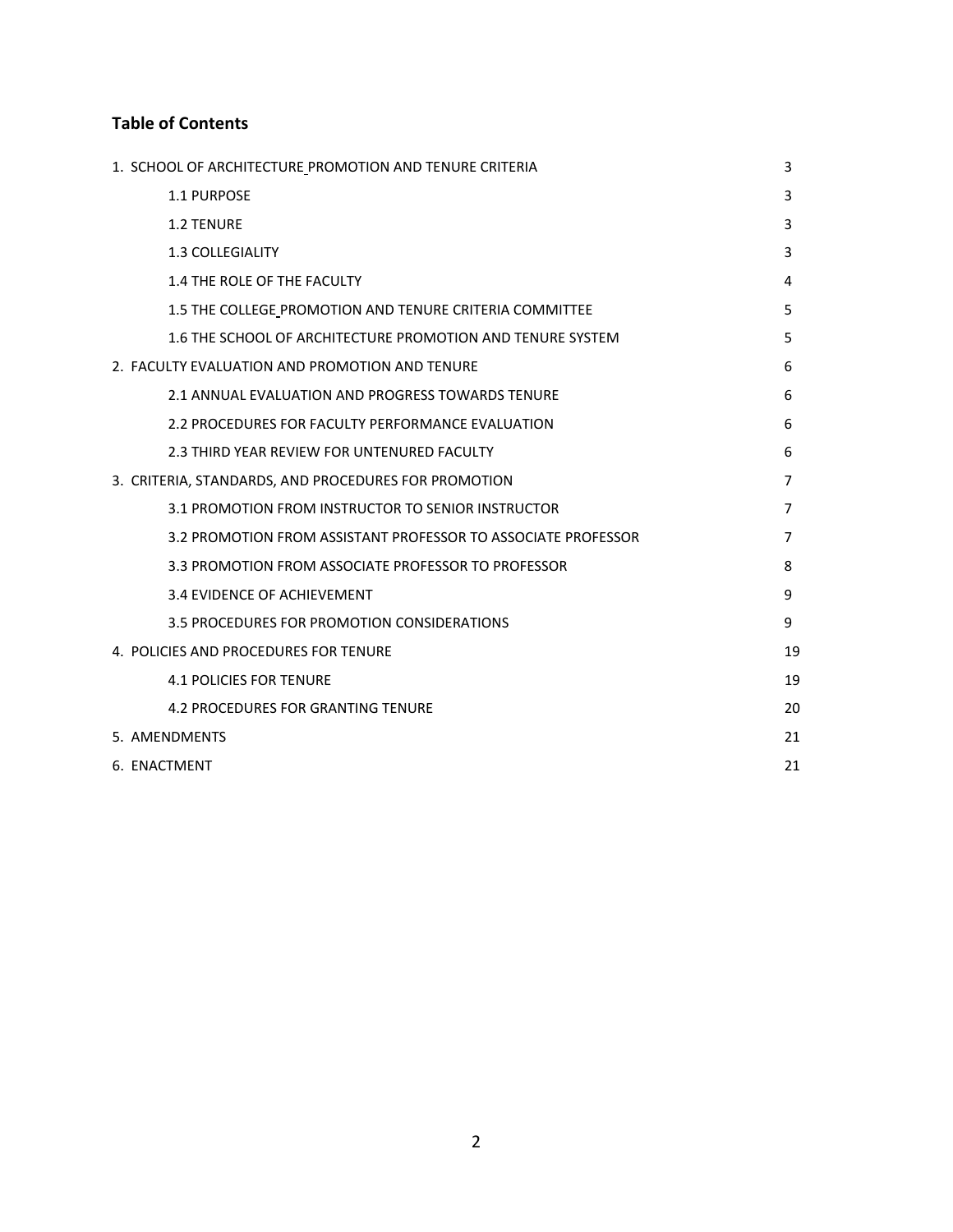### **1. THE SCHOOL OF ARCHITECTURE PROMOTION AND TENURE CRITERIA**

# **1.1 PURPOSE**

This document defines overall expectations regarding promotion and tenure for the School of Architecture. Criteria for tenure and promotion focus on achievements and promise in the broad areas of Instruction, Research, Creative Activity, and Service. Standards need to be established in each of these areas that are clear and measurable and accurately reflect the current goals and objectives of the unit. A promotion and tenure system should be: 1) sufficiently clear to provide guidance to those whose careers will be judged by it and to those who sit in judgment, and 2) sufficiently flexible enough that it can change in response to changes within the discipline and the university.

The Provost's Memoranda regarding promotion and tenure shall supersede this document. If there is a conflict between the requirements, materials, and dates of submission in this document and the Provost's Memoranda, then the Provost's Memoranda will prevail.

#### **1.2 TENURE**

Tenure is the most significant commitment that the university can make to a faculty member. Tenure Decisions are different in kind from those on promotion. Tenure, in fact, is more exacting. In addition to demonstrating quality in the areas of Instruction, Research and Creative Activity, and Service, the candidate for tenure must demonstrate a willingness to share in the tasks, activities and goals of the unit and do so with professional integrity. The awarding of tenure is not a simple summing of annual evaluations. Tenure is recommended when the university's academic community agrees that the faculty member is committed to the missions of the university and will make significant contributions to them across his or her career. It is a decision that must involve a thorough scrutiny of every aspect of the candidate's career. A judgment must be made that the faculty member's record represents a pattern indicative of a lifetime of continued accomplishment and productivity. In all cases, the guiding question is a simple one: "Will the university be made better and stronger by its relationship with this professor over the remainder of her or his academic career?" Criteria for tenure should reflect the accomplishments appropriate to the rank of the candidate seeking tenure. All candidates for tenure must be evaluated based on their annual assignments.

Tenure within the School of Architecture is the recognition that the person so honored is an established member of the academic profession, possessing a terminal degree or qualification appropriate to the discipline, and having clearly demonstrated the commitment and ability to continue to be a scholar, contributing to the field of knowledge through original work and quality teaching in the best traditions of the professoriate. A candidate for tenure will also have a demonstrated commitment through service to the University and, if appropriate, the community and profession. In making tenure recommendations, faculty should keep in mind that the successful candidate for tenure will assume what may be an appointment of 30 years or more in the department/school/college.

#### **1.3 COLLEGIALITY**

A positive recommendation for the awarding of tenure in the School of Architecture is made upon demonstration of the commitment and ability to the University, College, and School through participation in collegial decision making and service as well as demonstrated willingness to abide by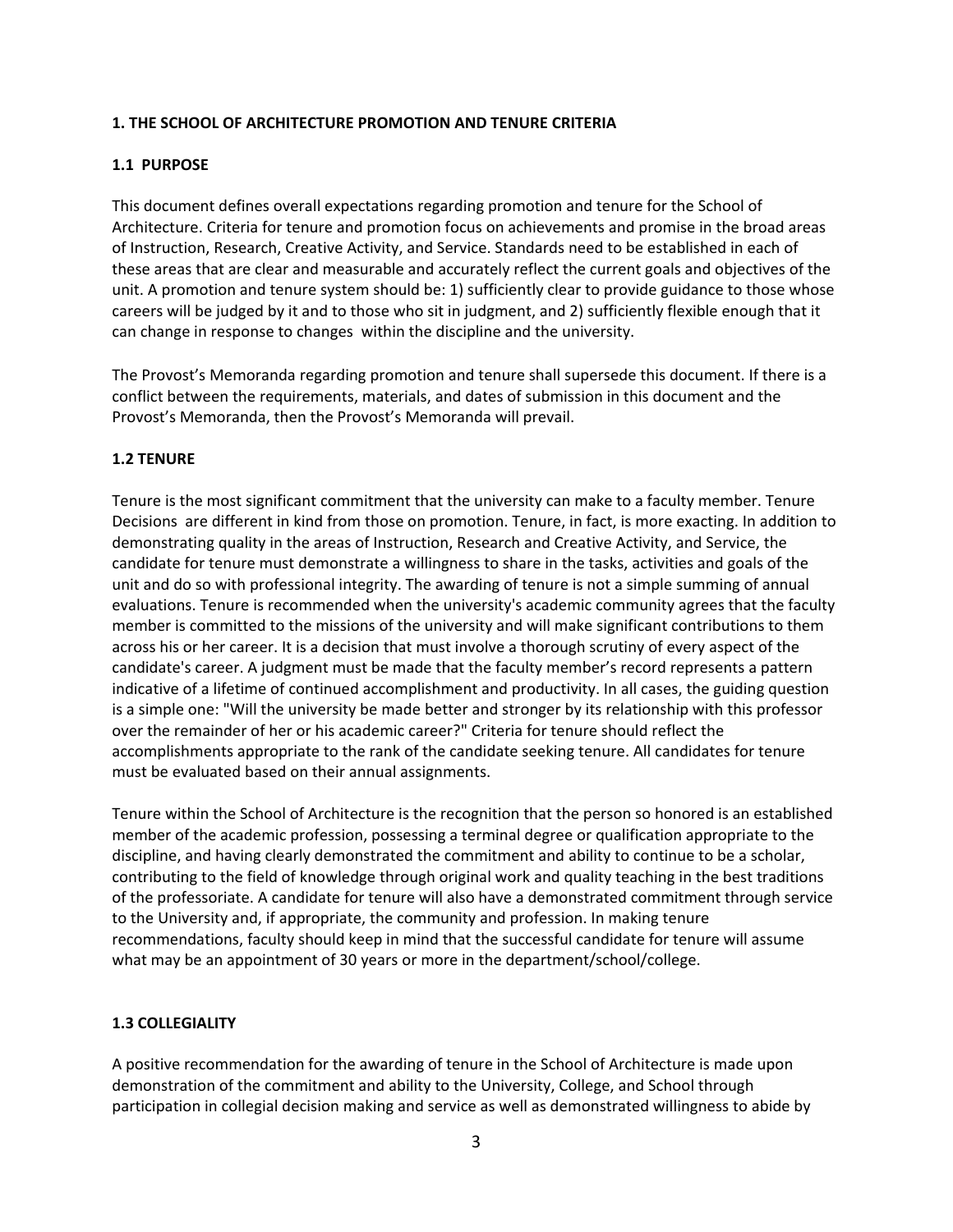University rules and the outcomes of collegial decisions, as well as documentation of accomplishments sufficient to warrant the rank of Associate Professor. Collegiality includes abiding by College and School policies, attending Honors Convocations, graduations, and faculty meetings.

# **1.4 THE ROLE OF THE FACULTY**

The School of Architecture acknowledges three broad areas of faculty activity.

These are:

- 1) Activities of Instruction include all of those endeavors by which a faculty member contributes to the learning and intellectual growth of the student. These include, among others: (a) teaching regularly scheduled classes; (b) instructional development activities (e.g., new courses, new approaches to existing courses); and (c) working with students outside of regularly scheduled courses (e.g., mentoring students, guiding graduate students in thesis or dissertation preparation, working with graduate and undergraduate students in DIS, internships, or other formats, and/or serving as an academic advisor for students).
- 2) Activities of peer-reviewed research and/or other creative activity include all those endeavors leading to the creation of new knowledge and expertise. It includes the development of new insights or results appropriate to the field, and the presentation of those insights or results for peer evaluation by others in the discipline.
- 3) Activities of Service include all those endeavors related to the university (i.e., department, college, and university), the local community, public organizations, and the professions.

#### **Community Engagement**

Florida Atlantic University is committed to being a force for positive change in its various communities through its leadership and by leveraging the knowledge, expertise, and resources of the university along with those of the community in authentic engagement for mutual benefit.

Our role is to support the expansion, enhancement, and development of engaged teaching, research/scholarship and service at FAU. We accomplish this by serving as a resource to assist faculty and students in developing, expanding, or participating in community engaged activities, programs or partnerships, and establishing a culture that values and rewards sustained community commitment and involvement.

As such the University recognizes community engagement activities for promotion and tenure and utilizes the following Community Engagement Data Definitions:

#### **Community Engagement**

The collaboration between institutions of higher education and their larger communities for the mutually beneficial exchange of knowledge and resources in the context of partnership and reciprocity. It can involve partnerships and coalitions that help mobilize resources and influence systems and serve as catalysts for initiating and/or changing policies, programs, and practices.

Community-Engaged Teaching/Learning: A pedagogical approach that connects students and faculty with activities that address community-identified needs through mutually beneficial partnerships that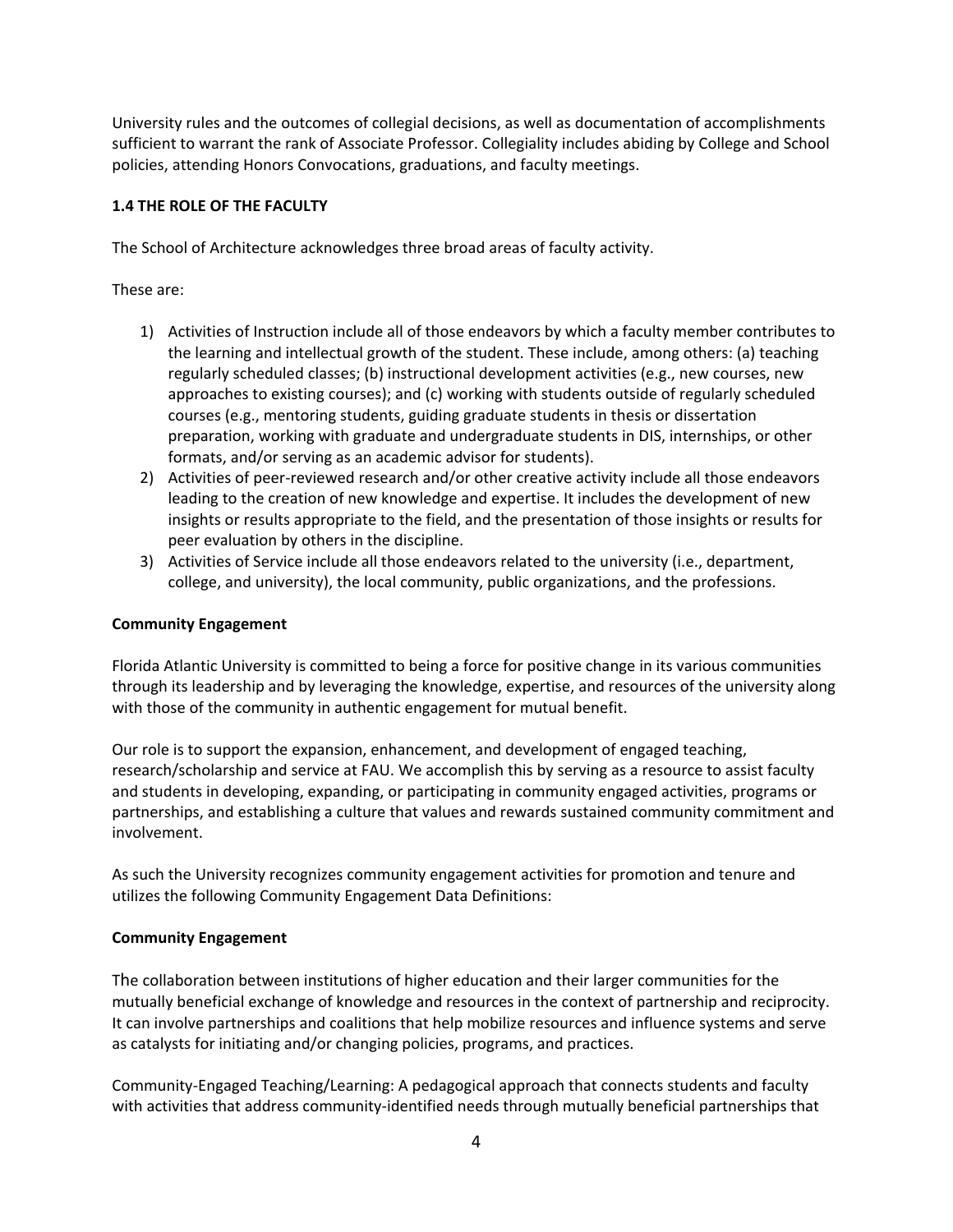deepen students' academic and civic learning. Examples are experiential-learning courses such as academic service learning, field experience, co-op, internships, co-curricula, and independent study.

Community-Engaged Research: A collaborative process between the researcher and community partner that creates and disseminates knowledge and creative expression aimed at contributing to the discipline and strengthening the well-being of the community. Community-engaged research (CER) identifies the assets of all stakeholders and incorporates them in the design and conduct of the different phases of the research process.

Community-Engaged Service: The application of one's professional expertise in collaboration with the community that addresses a community-identified need and supports the goals and mission of the university and the community.

Source: Adopted from Virginia Community University's "VCU Community Engagement Terms and Definitions" (4/13)

# **1.5 THE COLLEGE PROMOTION AND TENURE CRITERIA COMMITTEE**

The School of Architecture Promotion and Tenure Committee consists of all full-time faculty holding the rank of Professor or Associate Professor. The faculty of the school shall elect one member, holding the rank of Professor, to serve as the Chair and as the School's representative on the College Promotion and Tenure Committee. Under unique circumstances where the School does not have a Full Professor to be elected as a member, an Associate Professor may serve on the Committee, but may not vote on any candidate aspiring to a higher rank than Associate Professor. In those instances when fewer than three at the rank of Professor are serving on the School's P&T Committee, the Dean will appoint an Ad Hoc Committee that includes Professors from other schools in the College.

The elected members serve a two-year term. The Chair of the College P&T Committee is elected by secret ballot at large from the College faculty assembly. In the event a member of the P&T Committee is under consideration for promotion, the department/school shall elect another member to substitute for that deliberation only. The College Promotion and Tenure Criteria Committee reviews all promotion and tenure recommendations and forwards its independent recommendation to the Dean. The Committee also reviews and makes recommendations to the Dean on all new appointments with tenure and appointments to tenure-earning positions at the rank of Associate Professor or Professor, with or without tenure. The Chair of the College Promotion and Tenure Committee represents the College on the university-level Promotion and Tenure Committee.

#### **1.6 THE SCHOOL OF ARCHITECTURE PROMOTION AND TENURE SYSTEM**

The overall goals of the School of Architecture promotion and tenure system are:

1.6.1 To link promotion and tenure evaluations and assessments to FAU's annual faculty assignments and annual faculty evaluation. This ensures that annual assignment and evaluation processes are an effective guide for individual faculty career development and a required component of the promotion and tenure process.

1.6.2 To develop, nurture, and maintain promotion and tenure procedures that are based on the highest commonly held notion of excellence of faculty activities. It is recognized that promotion decisions are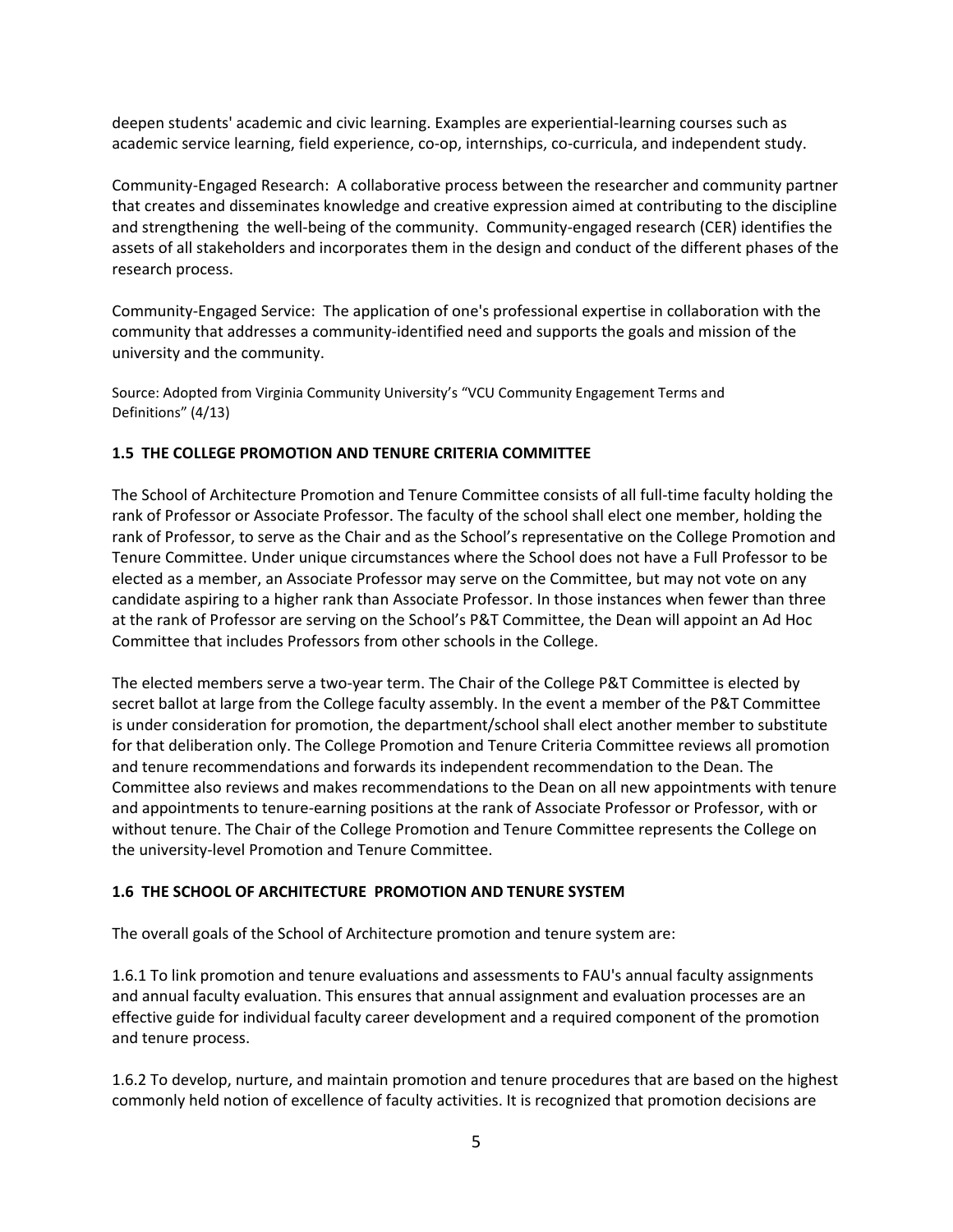based on mission-oriented achievements. Tenure decisions are based upon a shared perception of tenured colleagues that the candidate will continue to embrace and perform all faculty roles and that the individual's needs and skills that are vital to the effective functioning of the unit. Candidates for tenure and promotion are expected to provide evidence that they possess the characteristics of a tenured faculty member in terms of professional values and practices, as well professional achievements.

1.6.3 To develop profiles of acceptable accomplishments for tenure, promotion to Associate Professor, and Professor.

# **2. FACULTY EVALUATION AND PROMOTION AND TENURE**

#### **2.1 ANNUAL EVALUATION AND PROGRESS TOWARDS TENURE**

All tenured and tenure-earning faculty are evaluated annually. The P&T Criteria of the School and the annual assignments are the basis for evaluating performance and progress towards tenure.

# **2.2 PROCEDURES FOR FACULTY PERFORMANCE EVALUATION**

The Director of each school will rate each faculty member's performance on the annual evaluation in accordance with the procedures described in the Faculty Handbook.

# **2.3 THIRD-YEAR REVIEW FOR UNTENURED FACULTY**

During their third year of employment, untenured faculty will undergo a review. The third-year review is a mechanism to evaluate a candidate's progression toward tenure. All documents that are submitted in a tenure and promotion portfolio, other than external letters, are submitted in a third-year review portfolio. Third-year review typically takes place in the spring of the candidate's third year of the tenure and promotion timeline.

Assistant Professors are expected to have a fully developed portfolio of teaching; a robust and focused pattern of research and creative activity that is discipline-specific, evidence of such productivity should emerge in the first three years. Scholarly productivity will be evaluated both in terms of quality and quantity. Assistant professors with an insufficient record of research and creative activity at third-year review may not be renewed.

A rating below "Good" must be accompanied by a recommendation from the Director for nonreappointment.

#### **THIRD YEAR REVIEW TIMELINE**

The timeline for submission of the Third Year Review documents is usually the first week of the spring semester; and shall be in accordance with College schedules and timelines.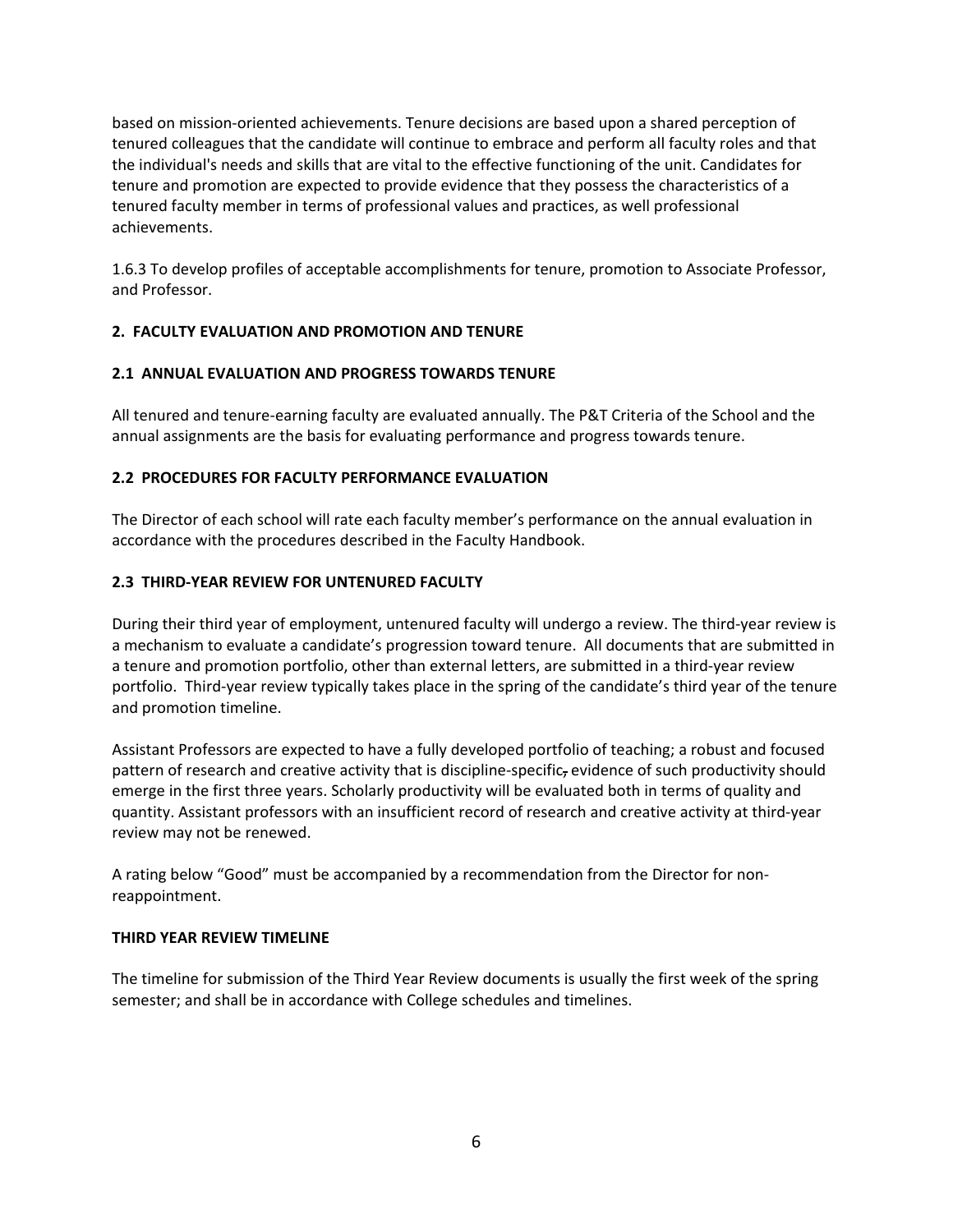### **PROMOTION & TENURE TIMELINE**

The timeline for submission of P&T-related documents is usually the first week of the fall semester; and shall be in accordance with College and Academic Affairs schedules and timelines.

# **3. CRITERIA, STANDARDS, AND PROCEDURES FOR PROMOTION**

# **3.1 PROMOTION FROM INSTRUCTOR TO SENIOR INSTRUCTOR**

Full-time Instructors share all of the rights and responsibilities of tenure track faculty members, however are not eligible for tenure. Evaluation for promotion of Instructors is based on the candidate's performance and record pursuant to their specific assignments and employment contract. The primary activity for Instructors is teaching, however some research/creative activities and service, including program administration, may be assigned or encouraged.

Promotion of Instructor to Senior Instructor shares similarities in promotion and timeframe expectations with tenure track promotions, without consideration of tenure. For Instructors seeking promotion to the senior rank, distinction must be demonstrated over a timeframe that is roughly parallel to tenure and promotion expectations.

Assessment of Instructors for promotion emphasizes teaching. In addition, impacts and distinction in service and/or research and creative activities can strengthen a candidate's application for promotion. However, in accordance with University guidelines, service and research are complementary rather than stand-alone factors in the promotion track for Instructor to Senior Instructor.

The standards for fulfilling these criteria are as follows:

- 1) In the area of teaching, the candidate for promotion from Instructor to Senior Instructor will have demonstrated at least a pattern of "Outstanding."
- 2) In the areas of research and/or creative activities and service, the candidate for promotion from Instructor to Senior Instructor will have demonstrated at least a pattern of "Good" performance.

Evidence for fulfilling these standards is listed in Section 3.

# **3.2 PROMOTION FROM ASSISTANT PROFESSOR TO ASSOCIATE PROFESSOR**

The successful candidate will clearly demonstrate the ability for: teaching and related instructional activity; peer-reviewed research and/or creative activity in the relevant field(s) of knowledge; and responsible and conscientious service to the university, the community, and the profession.

The standards for fulfilling these criteria are as follows:

- 1) In the area of research and/or creative activities, the candidate for promotion from Assistant to Associate Professor will have demonstrated at least a pattern of "Outstanding."
- 2) In the areas of teaching and service, the candidate for promotion from Assistant to Associate Professor will have demonstrated at least a pattern of "Good" performance.

Evidence for fulfilling these standards is listed in Section 3.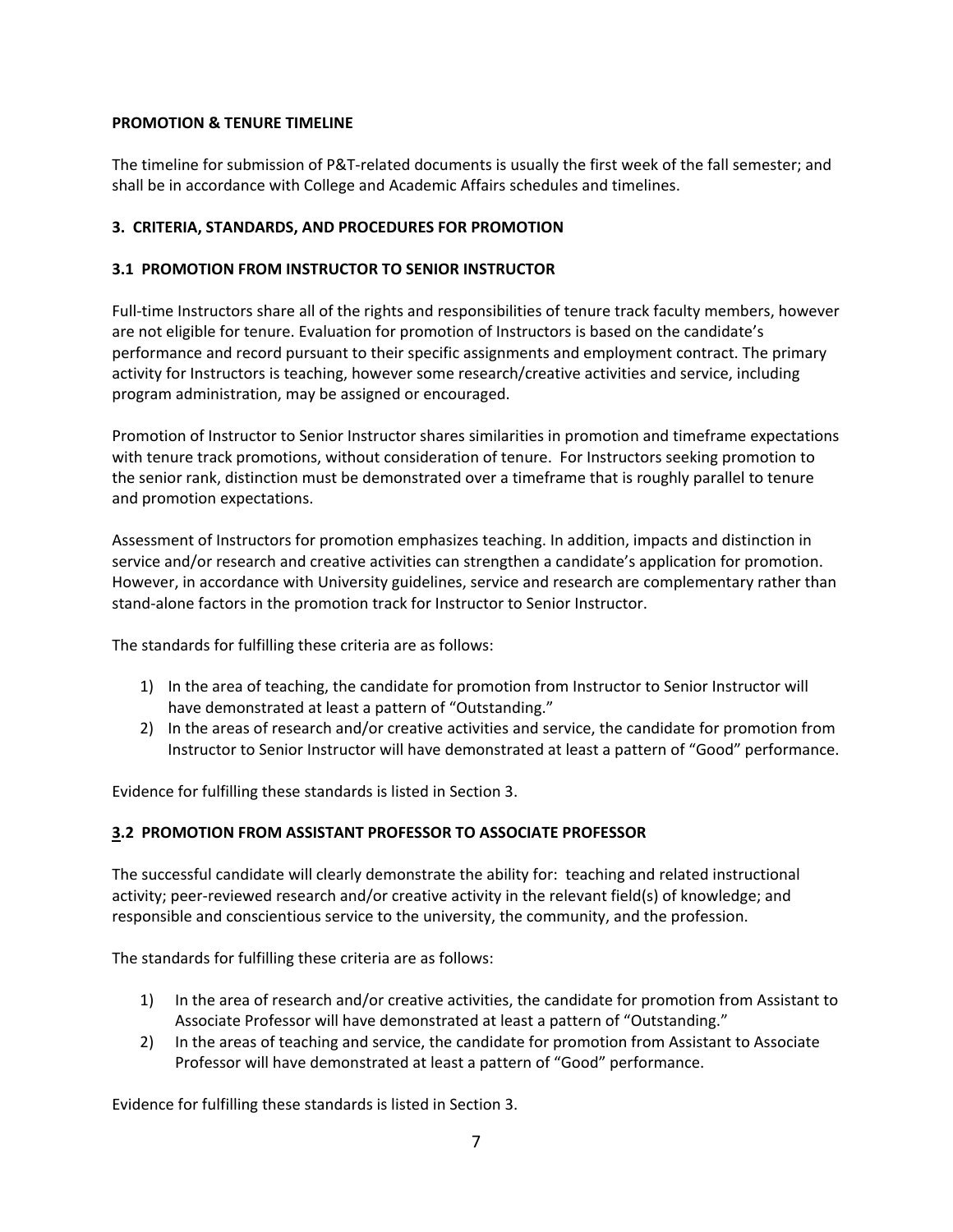# **3.3 PROMOTION FROM ASSOCIATE PROFESSOR TO PROFESSOR**

In the area of teaching and other instructional activities, the criteria for promotion to the rank of Professor include:

(a) continued demonstration of exceptional or outstanding commitment and abilities required for the rank of Associate Professor; (b) demonstration of exceptional or outstanding commitment and ability in the development of programs and other curricular efforts; (c) exceptional or outstanding demonstration and commitment to advising and mentoring; (d) commitment and ability in enhancing the instructional abilities of other faculty; (e) exceptional or outstanding commitment and ability to teaching and learning; (f) outstanding or good commitment and ability to take a leadership role on curriculum and related matters; (g) outstanding or good commitment and ability to work with students in disciplinary or professional settings; (h) outstanding or good commitment and ability to prepare courseware such as textbooks, video programs, software, and e-learning.

In the area of research and/or creative activity, the criteria for promotion to the rank of Professor include: (a) continued demonstration of the commitment and abilities required for the rank of Associate Professor; (b) work that is well regarded by peers at FAU and other academic institutions; (c) work that has made a significant, original, or seminal contribution to the appropriate discipline; (d) work that is continuous and broadly disseminated; and (e) a record of outside support in the form of grants/contracts. In the area of service, the criteria for promotion to the rank of Professor include: (a) continued demonstration of the commitment and abilities required for the rank of Associate Professor; (b) extensive and "Outstanding" work in collegial governance, administrative work, in service to the community, or the profession.

A pattern of excellence can be defined as sustained performance in the delivery of peer-reviewed research and/or creative activity. The breadth and depth of each kind of research or community engagement activity will be evaluated based on the importance of the publication, event venue, award or engagement. "Local, Regional, State, National and International" can be used to gauge dissemination and importance, as the impact factor of journals, and the number of citations.

Recognition of conference papers at highly competitive top-tier peer-reviewed conferences may be recognized as similar to blind peer-reviewed journal publications. (For example: conference proceedings such as the ACSA National Conference, ACADIA, Beginning Design Conference, or PLEA, as indicated in the current Faculty Handbook, as reviewed and updated by the faculty.) Acceptance rates of papers at these and for journal publications should be included in the faculty member's dossier. Candidates should also include the number of citations for other publications and their quality based on differentiating between peer-reviewed or non-peer-reviewed journals, proceedings, book chapters, etc.

For promotion to Professor, the candidate will have achieved one of the following:

- 1) "Exceptional" performance (distinction) or "Outstanding" performance (excellence) in the above three categories; or
- 2) "Outstanding" performance in research and/or creative activity and "Exceptional" performance in either instructional activity or service and "Good" (competence) in the other; or
- 3) "Exceptional" performance in research and/or creative activity and "Good" in the other two areas.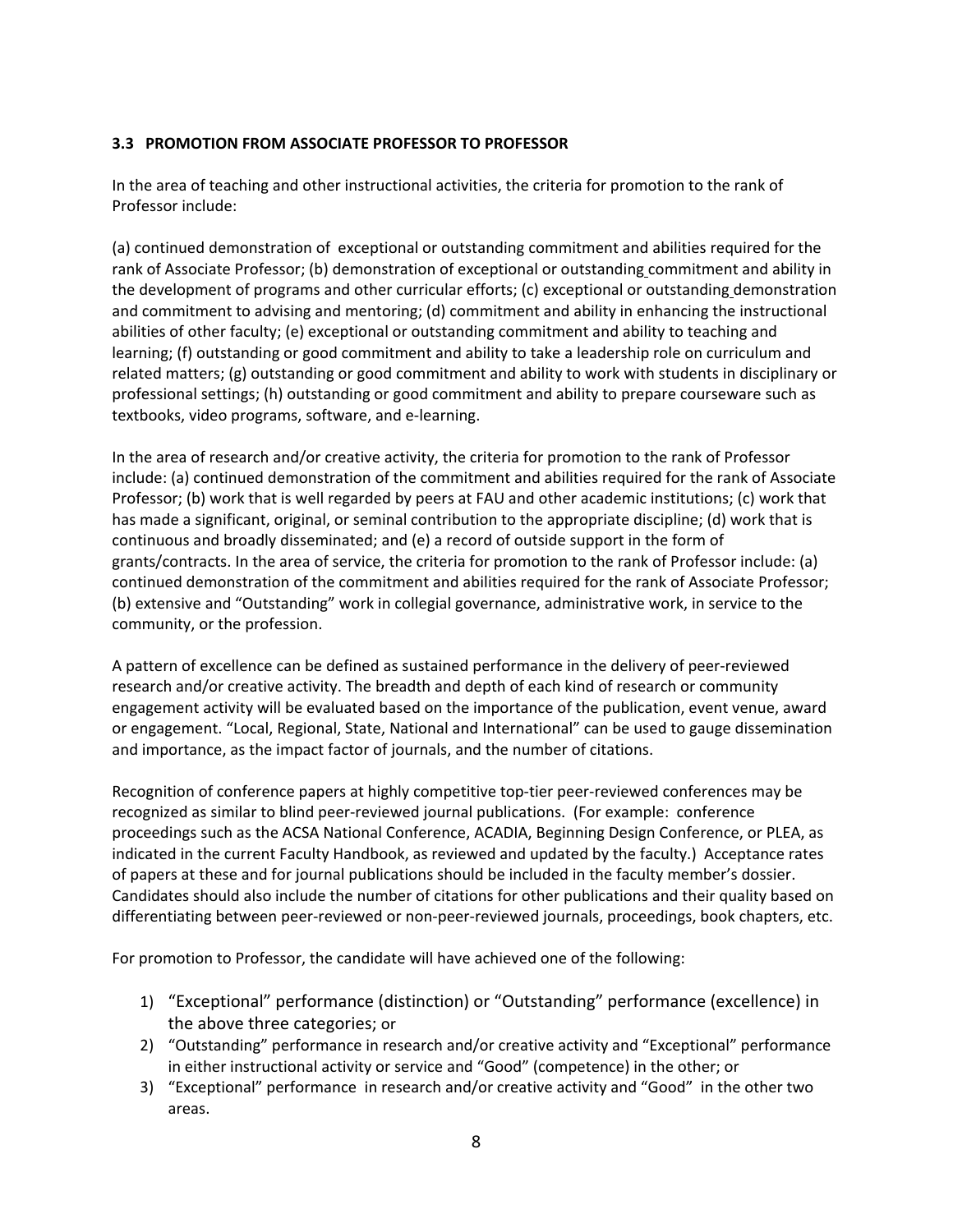### **3.4 EVIDENCE OF ACHIEVEMENT**

Promotion to both Associate Professor and Professor is decided on the evidence of achievement in each of those roles. Each area of faculty activity should be evaluated with equal thoroughness and in concert with the faculty member's annual assignments over the entire period spent in the previous rank.

Evidence assembled to document accomplishments in teaching and other instructional activity will include at least: (a) student evaluation of regularly scheduled lecture courses, labs, internships, theses/projects; (b) peer evaluation of teaching; (c) feedback by chair and colleagues regarding syllabi, exams, and course planning; (e) annual self-appraisals or assessments of teaching; and (f) evidence of tangible efforts to improve courses.

Evidence assembled to document accomplishments in peer-reviewed research and/or other creative activities will include at least: (a) existence of, and interpretation by faculty and relevant supervisors, of self-evaluation statements; (b) reprints of books and/or publications in referenced journals or proceedings or articles/reviews/comments, completed and submitted competitions or professional work; (c) letters of evaluation from distinguished members of the field, who are Professors in doctoral programs at research universities or hold a comparable national reputation in the field.

Evidence assembled to document accomplishments in service will include at least: (a) appointment letters and letters of acknowledgment; (b) results of external reviews of unit accomplishments, if applicable; (c) letters from internal FAU sources; (d) unsolicited and solicited letters from community and public organizations and professional organizations, if applicable.

# **3.5 PROCEDURES FOR PROMOTION CONSIDERATIONS**

The evaluation for promotion from Assistant Professor to Associate Professor begins in the summer of the fifth year and fall of the sixth year of continuous employment at FAU. The evaluation for promotion from Associate Professor to Professor begins in the summer prior to the annual promotion cycle. The candidate shall follow the University Guidelines for nominating potential external and internal reviewers.

Candidates for promotion should acquaint themselves with the relevant documents that complement this document. They should review: (1) the most current FAU Provost Memoranda, "Promotion and Tenure e-Portfolio Guidelines for Tenure-Track Faculty"; and "Non-Tenure-Track e-Portfolio Guidelines"; and (2) the UFF/BOT Collective Bargaining Agreement (CBA). The Provost's Memoranda regarding promotion and tenure shall supersede this document. If there is a conflict between the requirements, materials, and dates of submission in this document and the Provost's Memoranda, then the Provost's Memoranda will prevail.

On or about the first week of the academic year in which promotion is considered, candidates shall notify the Chair of the Promotion and Tenure Committee of the School upon submission of the portfolio, consistent with current FAU guidelines. The School's Promotion and Tenure Committee shall solicit comments from both external and internal reviewers. Materials reviewed at the School level shall include all material to be submitted to the university level, and shall meet the requirements, including documentation, format, and submissions, as set forth in the most current FAU Provost Document, Guidelines for Appointment, Promotion, and Tenure of Faculty, Florida Atlantic University.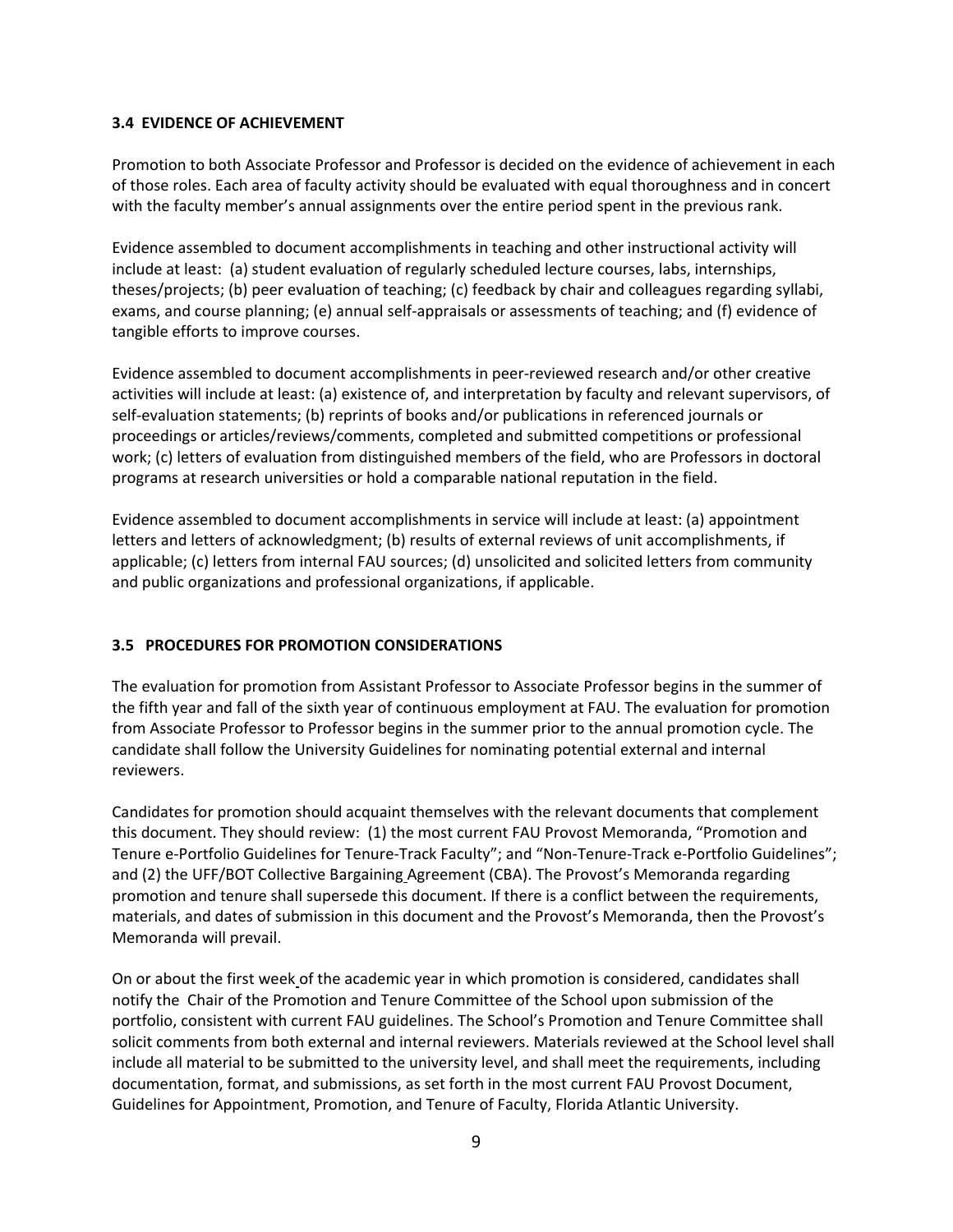| <b>EVIDENCE OF RESEARCH ACTIVITY</b> |                                                                                                                               |                                                                                                                                    |                                                                                                                                                                   |
|--------------------------------------|-------------------------------------------------------------------------------------------------------------------------------|------------------------------------------------------------------------------------------------------------------------------------|-------------------------------------------------------------------------------------------------------------------------------------------------------------------|
|                                      | <b>Evidence of Exceptional</b>                                                                                                | <b>Evidence of Outstanding</b>                                                                                                     | <b>Evidence of Good</b>                                                                                                                                           |
| <b>Indicators</b>                    | Performance                                                                                                                   | Performance                                                                                                                        | Performance                                                                                                                                                       |
| <b>Scholarly Book/Monograph</b>      | Book(s) with a significant contribution<br>to the field endorsed by a reputable<br>press or external institutions             | Edited book(s) or editor of<br>published conference<br>proceedings, publications<br>endorsed by the academic unit<br>or university |                                                                                                                                                                   |
| <b>Journal Article</b>               | Seminal articles in the_most<br>recognized peer-reviewed journals in<br>the field                                             | Articles in recognized peer-<br>reviewed journals in the field                                                                     | Scholarly articles                                                                                                                                                |
| <b>Textbook</b>                      | Publication of widely adopted<br>textbook in the discipline                                                                   | Publication of a textbook by a<br>reputable press                                                                                  | Publication of widely adopted<br>and favorably reviewed<br>instructional materials, including<br>written materials, audiovisual<br>materials, cases, and software |
| <b>Book Chapter</b>                  |                                                                                                                               | Pattern of publication of<br>chapters in a reputable press                                                                         | Published book chapter                                                                                                                                            |
| <b>Conference Proceedings</b>        | A pattern of publication refereed by<br>reputable national, international<br>conference proceedings with very<br>high impact. | Pattern of publication in<br>refereed reputable national<br>conference proceedings with<br>high impact                             | Pattern of publication in<br>refereed conference<br>proceedings                                                                                                   |
| <b>Citation</b>                      | Very high frequency of citations<br>by other scholars                                                                         | High frequency of citations by<br>other scholars                                                                                   | Citation of work by other<br>scholars                                                                                                                             |
| <b>Extramural Grants</b>             | Pattern of success in obtaining<br>significant extramural funding                                                             | Pattern of success in obtaining<br>extramural funding                                                                              | Success in obtaining extramural<br>funding                                                                                                                        |
| <b>Internal Awards/Grants</b>        |                                                                                                                               | Pattern of success in obtaining<br>significant internal funding                                                                    | Pattern of success in obtaining<br>internal funding                                                                                                               |
| <b>Grant Submission for Research</b> |                                                                                                                               |                                                                                                                                    | Pattern of sustained efforts in<br>grant writing and submission                                                                                                   |
| <b>Journal Editorship</b>            | Chief Editorship of important<br>scholarly journal                                                                            | Managing Editor of important<br>scholarly journal                                                                                  | Editorial Staff Faculty (e.g. Book<br>Review Editor, Computer Editor,<br>Practice Editor) for scholarly<br>journal                                                |
|                                      |                                                                                                                               |                                                                                                                                    |                                                                                                                                                                   |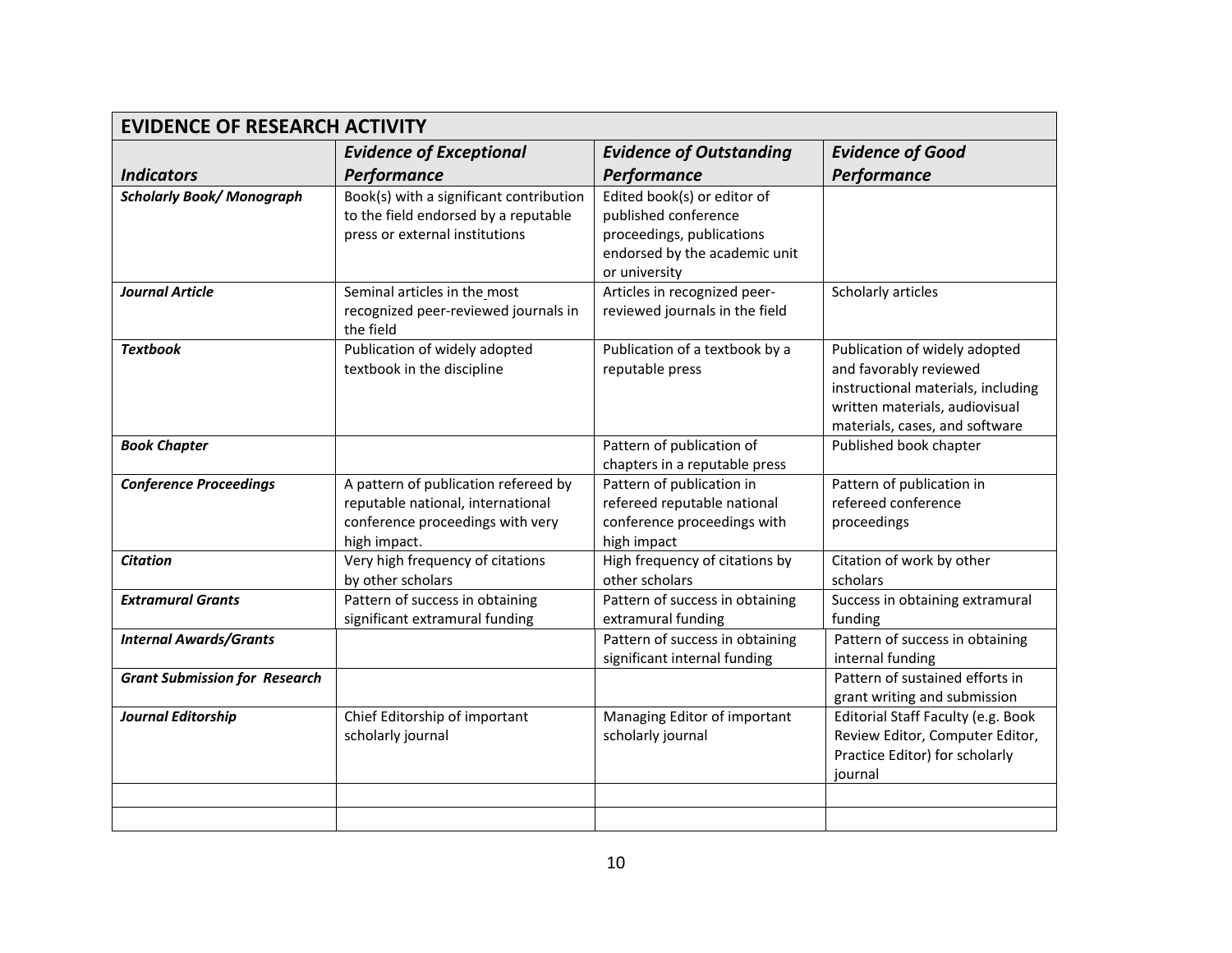| <b>EVIDENCE OF RESEARCH ACTIVITY (Cont.)</b>                |                                                                                                                                                                                                                 |                                                                                                                                                                                                                                                                     |                                                                                                                                                     |
|-------------------------------------------------------------|-----------------------------------------------------------------------------------------------------------------------------------------------------------------------------------------------------------------|---------------------------------------------------------------------------------------------------------------------------------------------------------------------------------------------------------------------------------------------------------------------|-----------------------------------------------------------------------------------------------------------------------------------------------------|
|                                                             | <b>Evidence of Exceptional</b>                                                                                                                                                                                  | <b>Evidence of Outstanding</b>                                                                                                                                                                                                                                      | <b>Evidence of Good</b>                                                                                                                             |
| <b>Indicators</b>                                           | Performance                                                                                                                                                                                                     | Performance                                                                                                                                                                                                                                                         | Performance                                                                                                                                         |
| <b>Editorial Board</b>                                      |                                                                                                                                                                                                                 |                                                                                                                                                                                                                                                                     | <b>Editorial Board Member for</b><br>important scholarly journal(s)                                                                                 |
| <b>Manuscript Review</b>                                    | High frequency peer-review work for<br>granting agencies, leading scholarly<br>journals, and university presses                                                                                                 | Extensive peer review work for<br>granting agencies or publication<br>presses/journals                                                                                                                                                                              | Consistent peer review work for<br>granting agencies or publication<br>presses                                                                      |
| <b>Peer Recognition</b>                                     | Pattern of being recognized by<br>academic peers for scholarly<br>achievement, awarding of prestigious<br>fellowship/grant /research and other<br>creative activity awards or other<br>professional recognition | Singular academic awards (e.g.,<br>Best Paper in a journal, Best<br>Paper at a refereed conference)                                                                                                                                                                 |                                                                                                                                                     |
| <b>Scholarly Presentations/</b><br><b>Keynote Addresses</b> |                                                                                                                                                                                                                 | Plenary presentations at the top-<br>tier conferences<br>Keynote Addresses at<br>International, National, Regional<br>and State Meetings<br>Major addresses at a recognized<br>university<br>Invited with paid expenses to<br>speak in International<br>conferences | Presentation of scholarly<br>research at International,<br>national, regional, and state<br>meetings                                                |
| <b>Interdisciplinary Research</b><br><b>Activities</b>      |                                                                                                                                                                                                                 |                                                                                                                                                                                                                                                                     | Pattern of interdisciplinary<br>research activities                                                                                                 |
| <b>Mentoring Students</b>                                   |                                                                                                                                                                                                                 | Pattern of mentoring graduate<br>and/or undergraduate students<br>resulting in a peer-reviewed<br>article                                                                                                                                                           | Pattern of mentoring graduate<br>and/or undergraduate students<br>resulting in identifiable<br>professional results and<br>recognition for students |
| <b>Mentoring Junior Faculty</b>                             |                                                                                                                                                                                                                 | Pattern of extraordinary effort<br>mentoring junior faculty resulting<br>in significant identifiable<br>improvement in research<br>productivity                                                                                                                     | Mentoring junior faculty resulting<br>in significant identifiable<br>improvement in research<br>productivity                                        |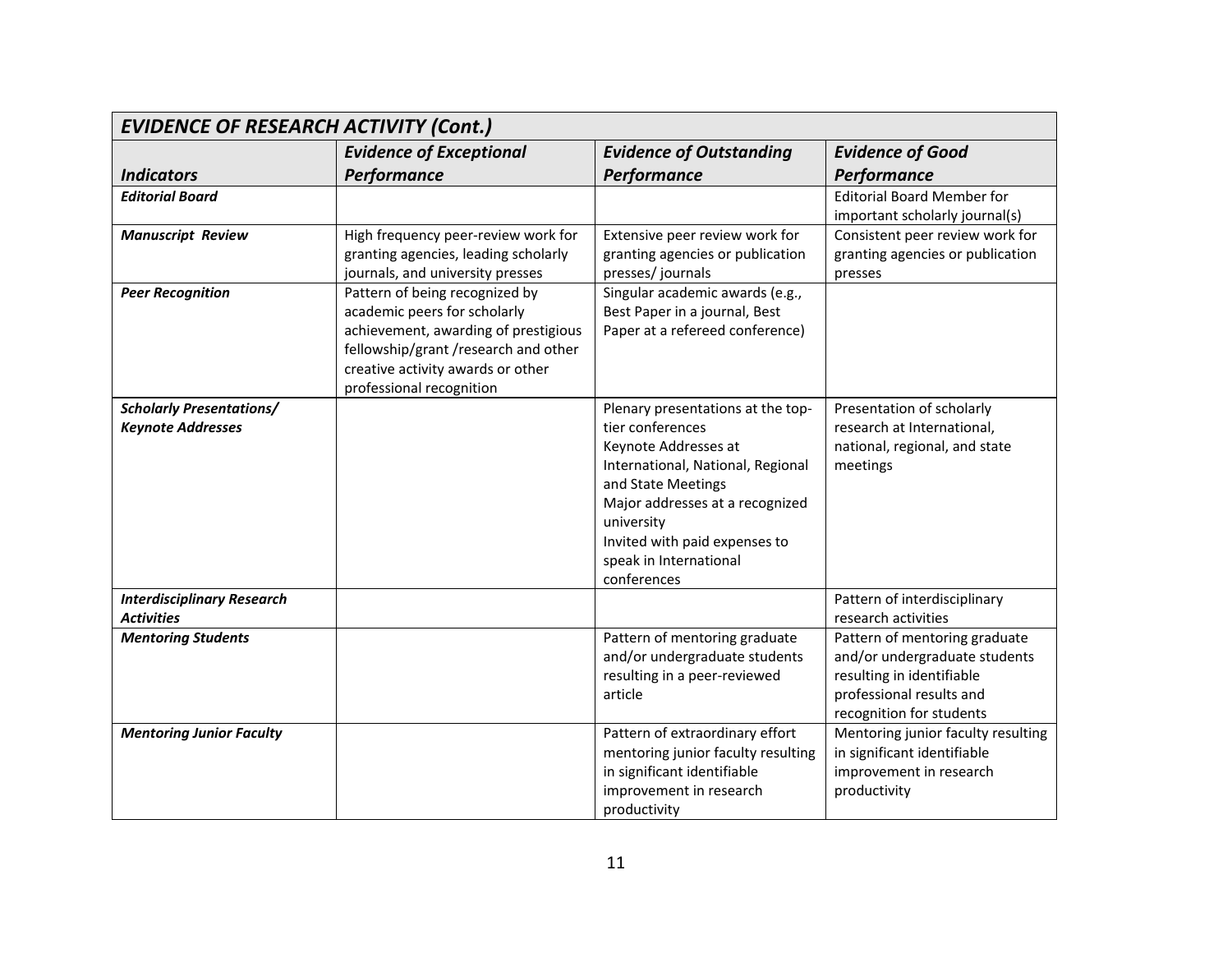| <b>EVIDENCE OF RESEARCH ACTIVITY (Cont.)</b> |                                                                                                                                                                                                                          |                                                                                                                                                                                                                                                                                        |                                                                                                           |
|----------------------------------------------|--------------------------------------------------------------------------------------------------------------------------------------------------------------------------------------------------------------------------|----------------------------------------------------------------------------------------------------------------------------------------------------------------------------------------------------------------------------------------------------------------------------------------|-----------------------------------------------------------------------------------------------------------|
|                                              | <b>Evidence of Exceptional</b>                                                                                                                                                                                           | <b>Evidence of Outstanding</b>                                                                                                                                                                                                                                                         | <b>Evidence of Good</b>                                                                                   |
| <b>Indicators</b>                            | Performance                                                                                                                                                                                                              | Performance                                                                                                                                                                                                                                                                            | Performance                                                                                               |
| <b>Community Engagement</b>                  | Pattern of sustained community<br>engagement resulting in securing of<br>research funding, completion of<br>intervention or survey research, peer-<br>reviewed publications, awards,<br>exhibitions and/or presentations | Demonstrated community<br>engagement resulting in<br>submission of research grant(s),<br>completion of intervention or<br>survey research, peer-reviewed<br>publications, awards, exhibitions,<br>technical or creative and/or<br>changes to public policy or<br>professional practice | Demonstration of community<br>engagement resulting in technical<br>report or peer reviewed<br>publication |

| <b>EVIDENCE OF CREATIVE ACTIVITY</b>                           |                                                                                          |                                                                                          |                                                                       |
|----------------------------------------------------------------|------------------------------------------------------------------------------------------|------------------------------------------------------------------------------------------|-----------------------------------------------------------------------|
| <b>Indicators</b>                                              | <b>Evidence of Exceptional</b><br>Performance                                            | <b>Evidence of Outstanding</b><br>Performance                                            | <b>Evidence of Good</b><br>Performance                                |
| <b>Completed architectural</b><br>projects (built and unbuilt) | National/international juried/peer-<br>reviewed award                                    | State juried/peer-reviewed<br>award or a pattern of local<br>juried/peer-reviewed awards | Local juried/peer-reviewed award                                      |
| Architectural and design<br>competitions                       | National/international juried/peer-<br>reviewed award                                    | State juried/peer-reviewed<br>award or a pattern of local<br>juried/peer-reviewed awards | Local juried/peer-reviewed award                                      |
| <b>Exhibited work</b>                                          | Pattern of public art commissions                                                        | Solo exhibition or juried public<br>art commission                                       | Juried group exhibition                                               |
| <b>Curatorial practice</b>                                     | Exhibition(s) at institutions of<br>national/international standing or<br>impact.        | Pattern of exhibitions at<br>institutions of regional/local<br>standing or impact.       | Exhibition at an institution of<br>regional/local standing or impact. |
| Jury activities                                                | Juror for a national/international<br>institution or organization                        | Pattern of jurying for<br>state/regional institution or<br>organization                  | Juror for a state/regional<br>institution or organization             |
| Critically reviewed design work                                | Pattern of critical reviews of design<br>work in a national/international<br>publication | Critical review of design work in a<br>national/international publication                | Pattern of reviews in state/<br>regional institution/organization     |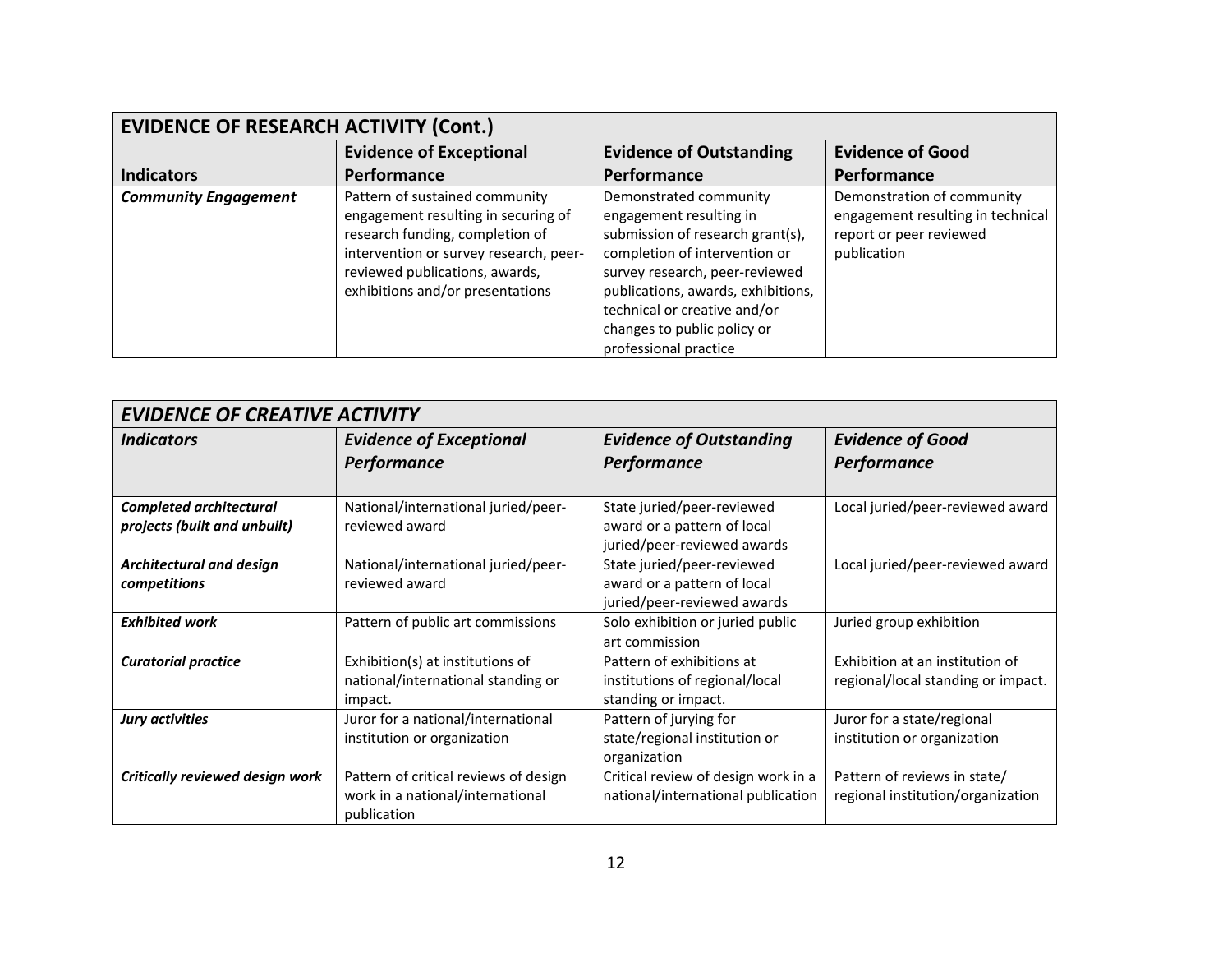| <b>EVIDENCE OF TEACHING AND INSTRUCTIONAL ACTIVITY</b> |                                                                                                                               |                                                                                                                                                            |                                                                                                                       |  |
|--------------------------------------------------------|-------------------------------------------------------------------------------------------------------------------------------|------------------------------------------------------------------------------------------------------------------------------------------------------------|-----------------------------------------------------------------------------------------------------------------------|--|
|                                                        | <b>Evidence of Exceptional</b>                                                                                                | <b>Evidence of Outstanding</b>                                                                                                                             | <b>Evidence of Good</b>                                                                                               |  |
| <i><u><b>Indicators</b></u></i>                        | <b>Performance</b>                                                                                                            | Performance                                                                                                                                                | Performance                                                                                                           |  |
| <b>Curriculum</b>                                      | Leadership in development and<br>implementation of a new degree<br>program, to the point of<br>accreditation, if applicable   | Development and adoption of<br>new for-credit course not taught<br>elsewhere or extensive redesign<br>of existing courses along highly<br>innovative lines | Updating course materials in<br>sufficient depth to reflect<br>changes in the field                                   |  |
| <b>SPOT scores</b>                                     | Pattern of outstanding student<br>evaluations in regularly taught<br>courses. (New SPOT : mean of items<br>1-5 and item $6$ ) | Pattern of above average student<br>evaluations in regularly taught<br>courses. (New SPOT: mean of<br>items 1-5 and item 6)                                | Pattern of average student<br>evaluations in regularly taught<br>courses. (New SPOT: mean of<br>items 1-5 and item 6) |  |
| <b>Peer Evaluation</b>                                 |                                                                                                                               |                                                                                                                                                            | Presence of formative peer<br>evaluation of the last two years<br>of teaching                                         |  |
| Recognition                                            | Recognition via university or<br>extramural teaching awards                                                                   | Recognition via College or<br>Department teaching awards                                                                                                   | Pattern of teaching<br>commendations                                                                                  |  |
| <b>Doctoral Dissertation</b><br><b>Supervision</b>     | Pattern of chairing doctoral<br>committees where dissertation leads<br>to special recognition                                 | Patterns of chairing doctoral<br>committees or active<br>participation in a doctoral<br>committee                                                          | Active participation in doctoral<br>committees                                                                        |  |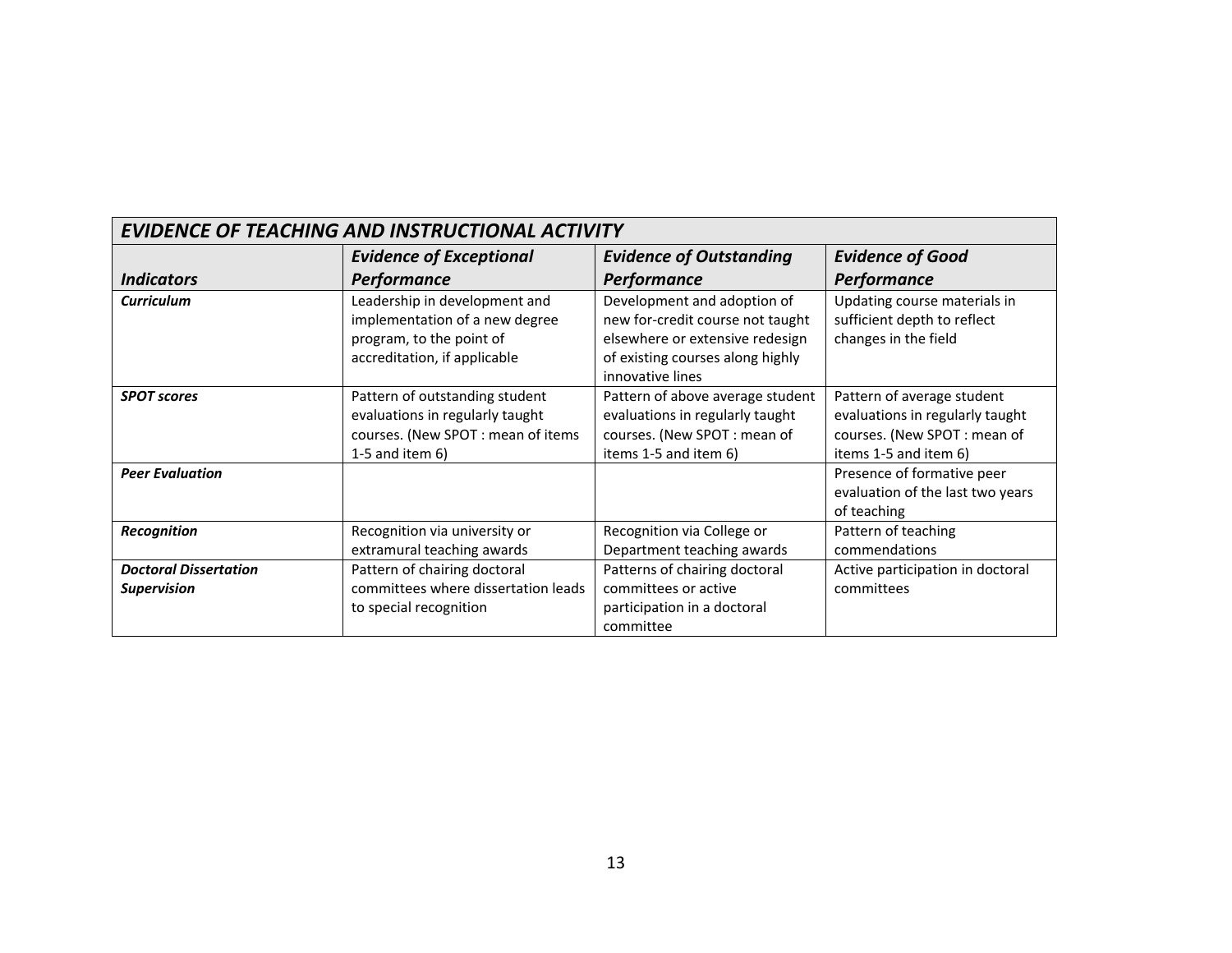| <b>EVIDENCE OF TEACHING AND INSTRUCTIONAL ACTIVITY (Cont.)</b> |                                        |                                        |                                                                 |
|----------------------------------------------------------------|----------------------------------------|----------------------------------------|-----------------------------------------------------------------|
| <b>Indicators</b>                                              | <b>Evidence of Exceptional</b>         | <b>Evidence of Outstanding</b>         | <b>Evidence of Good</b>                                         |
|                                                                | <b>Performance</b>                     | <b>Performance</b>                     | <b>Performance</b>                                              |
|                                                                |                                        |                                        |                                                                 |
| <b>Thesis</b>                                                  | Pattern of chairing thesis             | Pattern of chairing thesis             | Active participation in thesis                                  |
| <b>Supervision</b>                                             | committees where thesis leads to       | committees or active                   | committees                                                      |
|                                                                | special recognition                    | participation in a thesis<br>committee |                                                                 |
| <b>Mentoring</b>                                               | Pattern of mentoring graduate          | Pattern of mentoring graduate          | <b>Supervising Directed</b>                                     |
| <b>Students</b>                                                | and/or undergraduate students,         | and/or undergraduate students          | Independent Studies and/or                                      |
|                                                                | resulting in identifiable professional |                                        | internships                                                     |
|                                                                | results and recognition for students.  |                                        |                                                                 |
| <b>Extramural Grant</b>                                        | Pattern of success in obtaining        | Obtaining extramural funding           | Obtaining small extramural                                      |
| <b>Funding for</b>                                             | significant extramural funding/grants  | /grants for instructional              | grants/ contracts for instructional                             |
| <b>Instruction</b>                                             | for instructional programs or          | programs or activities                 | programs or activities                                          |
|                                                                | activities                             |                                        |                                                                 |
| <b>Grant</b><br><b>Submission for</b>                          |                                        |                                        | Pattern of sustained efforts in<br>grant writing and submission |
| <b>Instruction</b>                                             |                                        |                                        |                                                                 |
| <b>Interdisciplinary</b>                                       |                                        |                                        | Pattern of interdisciplinary                                    |
| <b>Instructional</b>                                           |                                        |                                        | instruction                                                     |
| <b>Activities</b>                                              |                                        |                                        |                                                                 |
| <b>Contribution to</b>                                         | Pattern of extraordinary efforts in    | Pattern of participation in            | Pattern of participation in                                     |
| On-line                                                        | developing on-line instructional       | developing on-line instructional       | instructional activities leading to                             |
| <b>Instructional</b>                                           | activities that have received          | activities, including a course or      | introduction of web-based tools                                 |
| <b>Activities</b>                                              | recognition for accomplishment         | courses offered entirely online        | of content delivery and student                                 |
|                                                                |                                        |                                        | learning outcomes assessment                                    |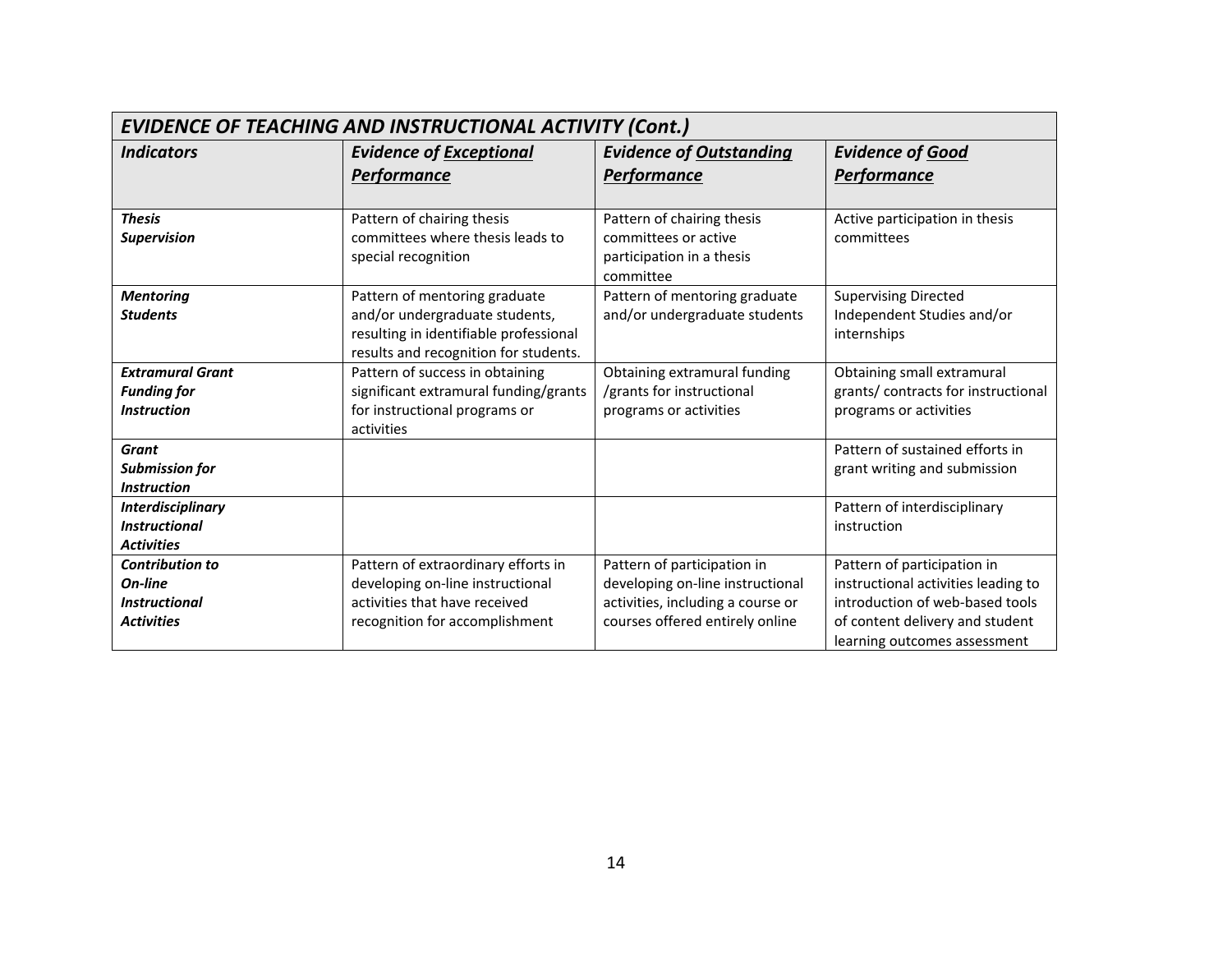| <b>EVIDENCE OF TEACHING AND INSTRUCTIONAL ACTIVITY (Cont.)</b><br><b>Evidence of Good</b><br><b>Evidence of Exceptional</b><br><b>Evidence of Outstanding</b> |                                                                      |                                                                  |                                                   |  |
|---------------------------------------------------------------------------------------------------------------------------------------------------------------|----------------------------------------------------------------------|------------------------------------------------------------------|---------------------------------------------------|--|
| <b>Indicators</b>                                                                                                                                             | Performance                                                          | Performance                                                      | <b>Performance</b>                                |  |
|                                                                                                                                                               |                                                                      |                                                                  |                                                   |  |
| <b>Community</b>                                                                                                                                              | Pattern of sustained community                                       | <b>Examples of community</b>                                     | Demonstrated community                            |  |
| <b>Engagement</b>                                                                                                                                             | engagement through service, course<br>work as documented in reports, | engagement through coursework<br>as documented in reports and/or | engagement in course work or<br>other instruction |  |
|                                                                                                                                                               | and/or service resulting in peer-                                    | service resulting in peer-reviewed                               |                                                   |  |
|                                                                                                                                                               | reviewed publication, presentations                                  | publication, presentations and                                   | Committee member or                               |  |
|                                                                                                                                                               | and exhibitions, and/or changes to                                   | exhibitions, and/or changes to                                   | participation with professional,                  |  |
|                                                                                                                                                               | public policy or professional practice                               | public policy or professional                                    | academic, and/or community                        |  |
|                                                                                                                                                               |                                                                      | practice                                                         | organization                                      |  |
|                                                                                                                                                               | Community engaged teaching at the                                    |                                                                  |                                                   |  |
|                                                                                                                                                               | collegiate/university level                                          | Leadership position in                                           | Committee member or                               |  |
|                                                                                                                                                               |                                                                      | professional, academic, and/or                                   | participation with professional,                  |  |
|                                                                                                                                                               | Developing and delivering off-                                       | community organization                                           | academic, and/or community                        |  |
|                                                                                                                                                               | campus teaching activities, such as                                  |                                                                  | organization                                      |  |
|                                                                                                                                                               | study abroad courses and                                             | Developing and delivering                                        |                                                   |  |
|                                                                                                                                                               | experiences, and international                                       | community-based instruction,                                     |                                                   |  |
|                                                                                                                                                               | instruction                                                          | such as onsite courses, clinical                                 |                                                   |  |
|                                                                                                                                                               |                                                                      | experiences, professional                                        | Developing and delivering                         |  |
|                                                                                                                                                               | Pattern of developing and delivering                                 | internships, and collaborative                                   | distance education courses                        |  |
|                                                                                                                                                               | international distance education                                     | programs                                                         |                                                   |  |
|                                                                                                                                                               | courses for communities                                              |                                                                  |                                                   |  |
|                                                                                                                                                               |                                                                      | Sustained development or                                         |                                                   |  |
|                                                                                                                                                               |                                                                      | leadership position in delivering                                |                                                   |  |
|                                                                                                                                                               |                                                                      | instruction to communities                                       |                                                   |  |
|                                                                                                                                                               |                                                                      |                                                                  |                                                   |  |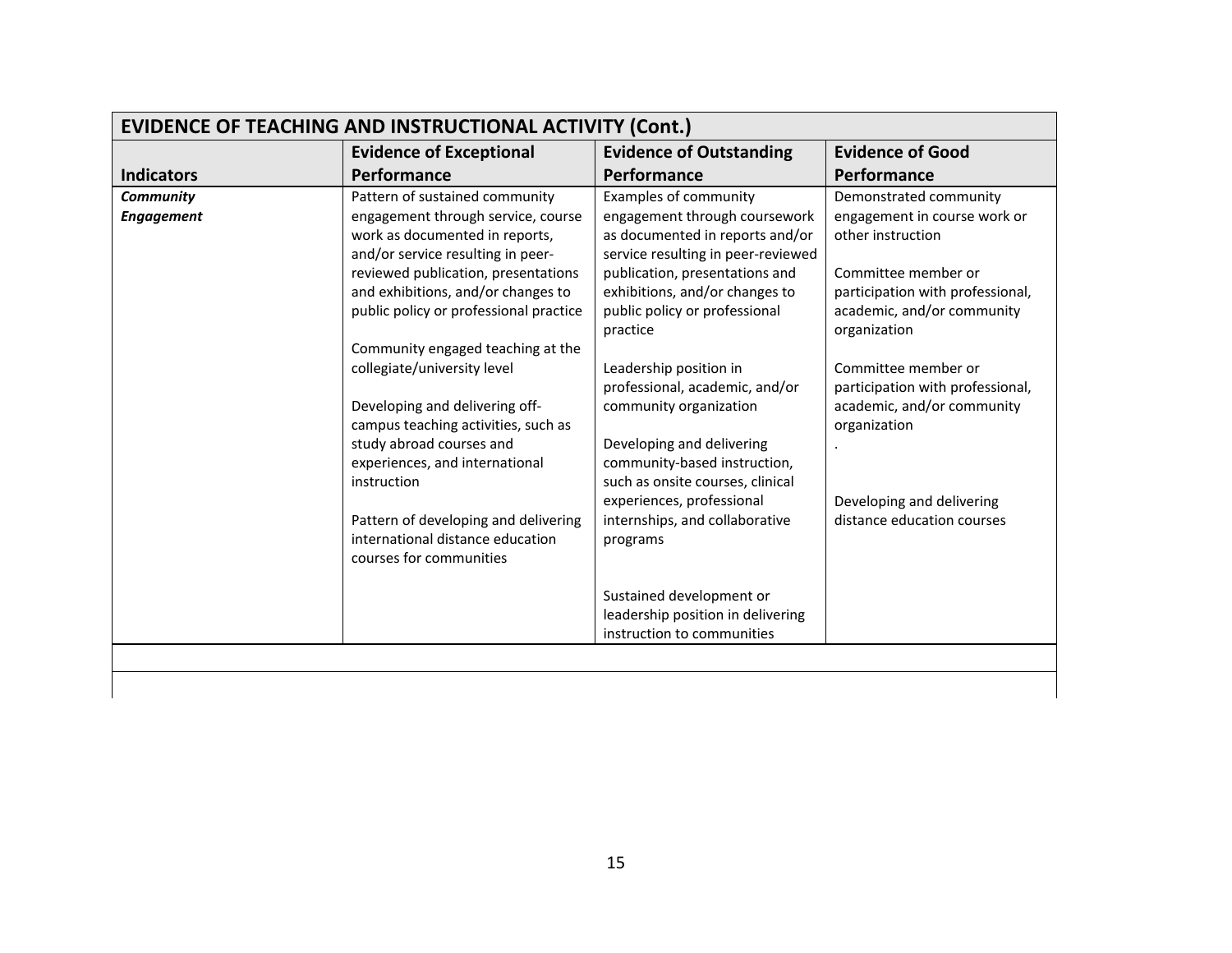| EVIDENCE OF INSTITUTIONAL/COMMUNITY/PROFESSIONAL SERVICE                                                                 |                                                                                                                                                                                                          |                                                                                                                                                                                                     |                                                                                                                                                 |
|--------------------------------------------------------------------------------------------------------------------------|----------------------------------------------------------------------------------------------------------------------------------------------------------------------------------------------------------|-----------------------------------------------------------------------------------------------------------------------------------------------------------------------------------------------------|-------------------------------------------------------------------------------------------------------------------------------------------------|
|                                                                                                                          | <b>Evidence of Exceptional</b>                                                                                                                                                                           | <b>Evidence of Outstanding</b>                                                                                                                                                                      | <b>Evidence of Good</b>                                                                                                                         |
| <b>Indicators</b>                                                                                                        | Performance                                                                                                                                                                                              | Performance                                                                                                                                                                                         | Performance                                                                                                                                     |
| <b>Professional Associations</b>                                                                                         | Service on the board of directors of<br>an international or national<br>professional association.                                                                                                        | Service on the board of directors<br>of a regional, or state,<br>organization                                                                                                                       | Service on a committee or<br>council of a regional, state, or<br>local organization                                                             |
| <b>Professional Conference</b>                                                                                           | Service as chair of a national or<br>international conference in the<br>discipline, such as conferences<br>hosted by ACSA, AIA, SARA, SAH                                                                | Pattern of service as organizer or<br>member of a conference<br>committee hosted by<br>professional, academic, and/or<br>government agency.                                                         | Committee member or<br>participation in conferences<br>hosted by professional,<br>academic, and/or government<br>agency.                        |
| <b>Mentoring</b><br><b>Junior Faculty</b>                                                                                | Pattern of extraordinary efforts<br>mentoring junior faculty in teaching<br>and/or instructional activities<br>resulting in significant identifiable<br>improvement in teaching<br>performance.          | Mentoring junior faculty in<br>teaching and/or instructional<br>activities resulting in significant<br>identifiable improvement in<br>teaching performance.                                         | Mentoring junior faculty in<br>teaching and/or instructional<br>activities resulting in identifiable<br>improvement in teaching<br>performance. |
| <b>Institutional Contributions</b><br>Program<br>Coordination/Administration/<br>Program Review/<br><b>Accreditation</b> | Program Director/Administrator<br>Coordinator of an academic unit<br>achieving significant advancement of<br>the instructional mission and goals<br>of the Academic Unit, the College,<br>and University | Program Director/Administrator/<br>Coordinator of an academic unit<br>with a pattern of initiative in<br>promoting the academic mission<br>of the academic unit, the College,<br>and the University | Significant service in program<br>review and accreditation<br>activities of an academic unit                                                    |
| Unit/College/University<br><b>Committees and Governance</b>                                                              | To lead effectively in faculty<br>governance, committee work, etc.,<br>and represent the college at the<br>university level                                                                              | To lead effectively in faculty<br>governance, committee work,<br>etc., and represent the unit at the<br>college level                                                                               | To participate effectively in<br>faculty governance, committee<br>work, etc.                                                                    |

- 1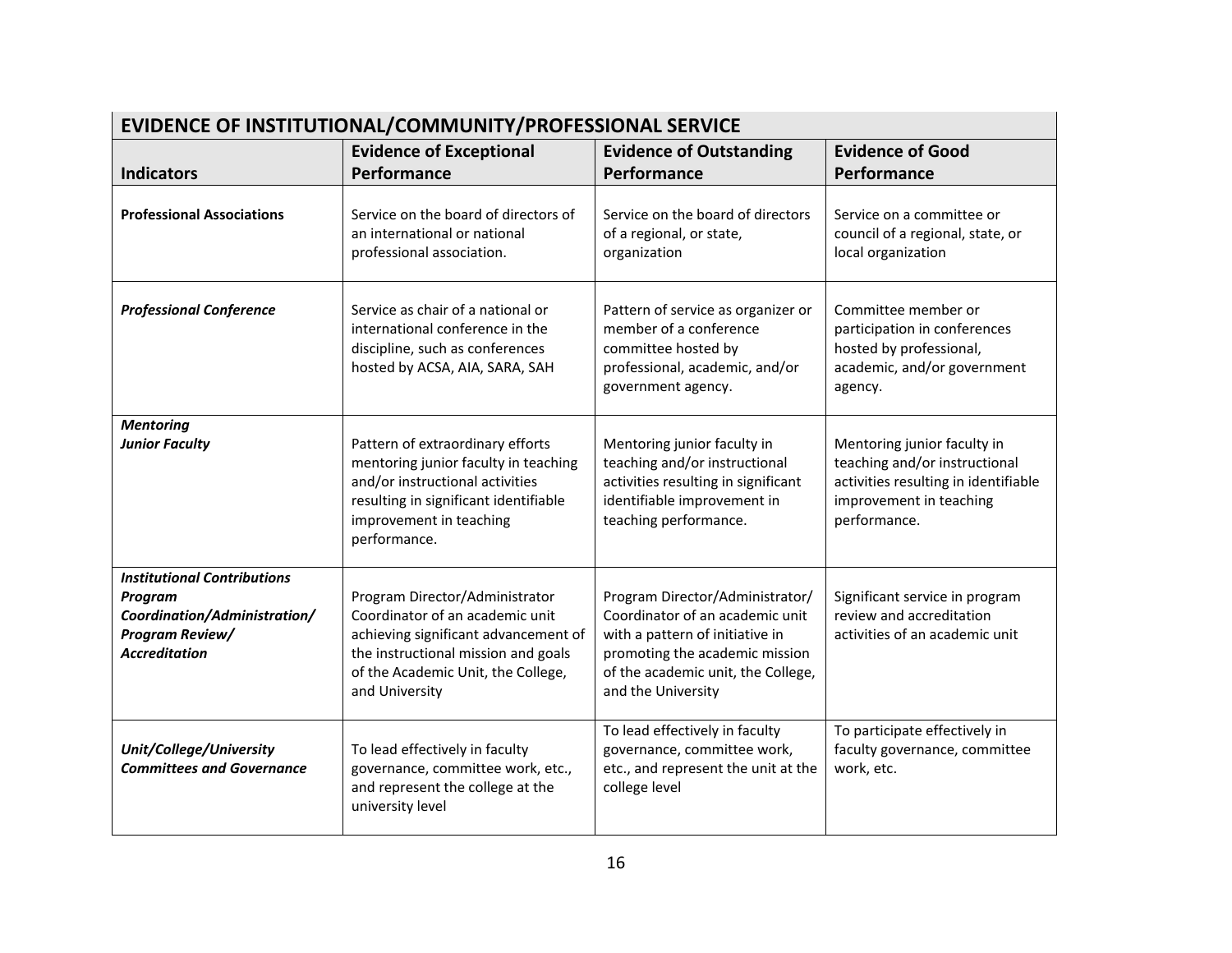| EVIDENCE OF INSTITUTIONAL/COMMUNITY/PROFESSIONAL SERVICE         |                                                                                                                                                                       |                                                                                                                                                                                         |                                                                                                                                                                                                                                 |
|------------------------------------------------------------------|-----------------------------------------------------------------------------------------------------------------------------------------------------------------------|-----------------------------------------------------------------------------------------------------------------------------------------------------------------------------------------|---------------------------------------------------------------------------------------------------------------------------------------------------------------------------------------------------------------------------------|
|                                                                  | <b>Evidence of Exceptional</b>                                                                                                                                        | <b>Evidence of Outstanding</b>                                                                                                                                                          | <b>Evidence of Good</b>                                                                                                                                                                                                         |
| <b>Indicators</b>                                                | Performance                                                                                                                                                           | Performance                                                                                                                                                                             | Performance                                                                                                                                                                                                                     |
| <b>Student Engagement</b>                                        | Pattern of sponsorship or significant<br>advisory service in national or<br>international conferences hosted by<br>student organizations                              | Pattern of participation in<br>regional conferences hosted by<br>student organizations                                                                                                  | Pattern of participation in local<br>conferences and events hosted<br>by student organizations                                                                                                                                  |
| <b>Extramural Funding for</b><br><b>Service-Related Activity</b> | Faculty to major federal or state<br>commissions, task forces, or boards                                                                                              | Faculty to regional or county<br>commissions, task forces, or<br>boards<br>Pattern of service to major<br>federal or state commissions,<br>task forces, or boards                       | Faculty to local commissions, task<br>forces, or boards<br>Pattern of service to regional or<br>county commissions, task forces,<br>or boards<br>Speeches or (gratis) consulting<br>for community and/or<br>practitioner groups |
| <b>Civic Appointments</b>                                        | Faculty to major federal or state<br>commissions, task forces, or boards                                                                                              | Faculty to regional or county<br>commissions, task forces, or<br>boards<br>Pattern of service to major<br>federal or state commissions,<br>task forces, or boards                       | Faculty to local commissions, task<br>forces, or boards<br>Pattern of service to regional or<br>county commissions, task forces,<br>or boards<br>Speeches or (gratis) consulting<br>for community and/or<br>practitioner groups |
| <b>Community Engagement</b>                                      | Sustained pattern of recognized<br>community engaged service,<br>resulting in citations of the<br>publication(s) and work, and/or<br>changes to codes and regulations | Demonstrated community<br>engaged service resulting in peer-<br>reviewed publication, awards,<br>exhibition, and/or changes to<br>public policy, standards, or<br>professional practice | Committee member of a<br>professional, academic, and/or<br>community organization<br>Community-engaged service                                                                                                                  |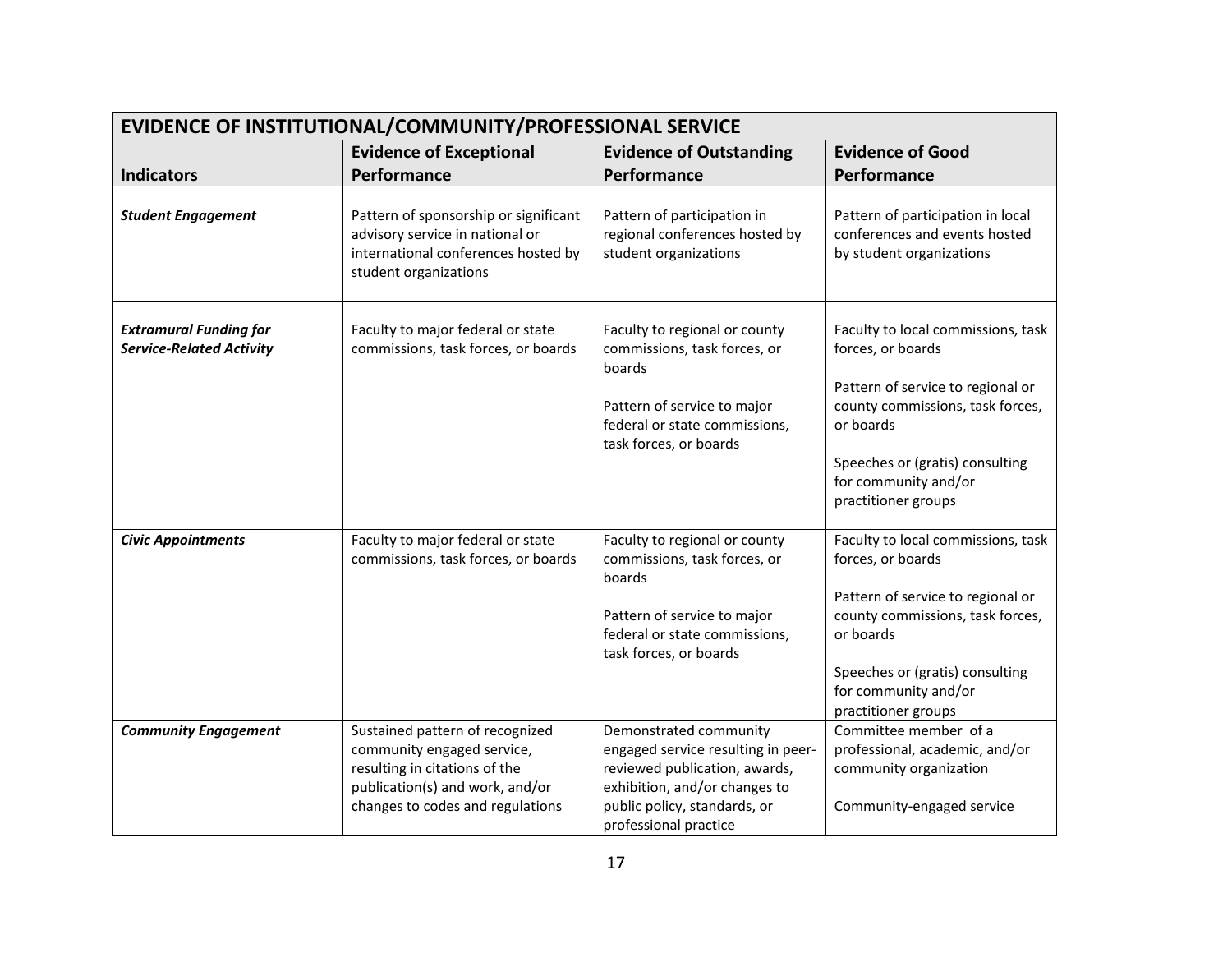| International/national elected, or<br>appointed position in a professional<br>or academic association or<br>organization<br>Service on the board of directors of<br>a national or international<br>association or organization | Leadership in professional,<br>academic, and/or community<br>organization, as chair of a<br>committee or council |  |
|--------------------------------------------------------------------------------------------------------------------------------------------------------------------------------------------------------------------------------|------------------------------------------------------------------------------------------------------------------|--|
|--------------------------------------------------------------------------------------------------------------------------------------------------------------------------------------------------------------------------------|------------------------------------------------------------------------------------------------------------------|--|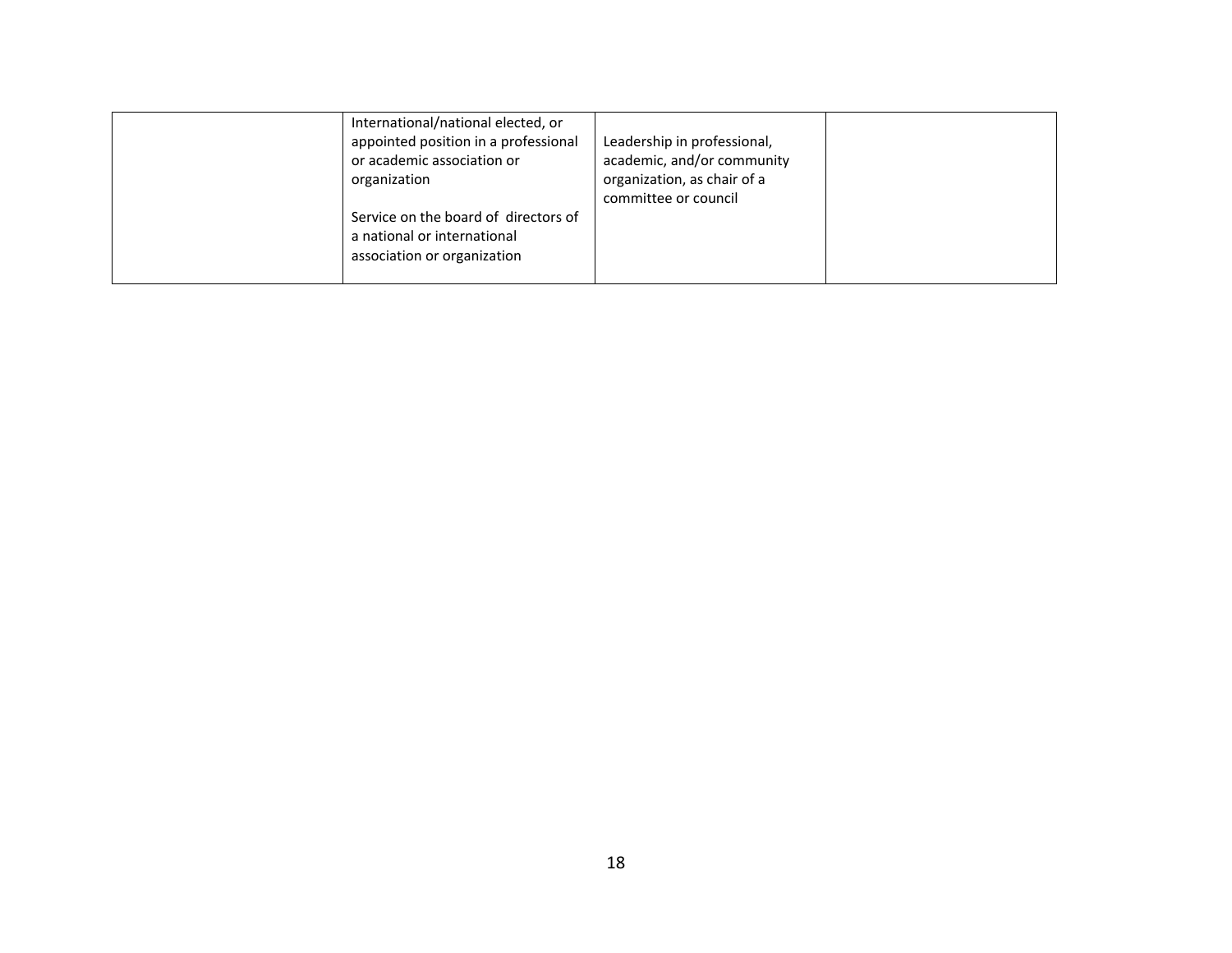School evaluations of candidates for promotion should be made after the School Promotion and Tenure meeting that includes discussion of the case and consideration of the appropriate criteria. The decision should be made by secret ballot of all tenured faculty members holding the rank of Associate Professor or higher.

After the School vote, the Director shall send a letter of recommendation to the Dean. This letter shall include the use of the appropriate School and College criteria to evaluate the record of the faculty member. It shall attest to the documentation of the achievement, which supports any positive recommendation for promotion. It shall include the results of the School ballot.

The College Promotion and Tenure Committee will review the appropriate criteria, the candidate's file, and the recommendation made by the Director of the School. The Committee shall vote on the case and make a written recommendation to the Dean. The written recommendation shall preserve the anonymity of the Committee members but shall convey, as best as it can be discerned, the reasons for the yes and no votes.

The Dean shall review the recommendations of the Director of the School, ensuring that the criteria for tenure have been appropriately applied and that annual assignments and performance evaluations have been considered in the recommendation. The Dean shall also review the recommendations of the College Promotion and Tenure Committee. The Dean shall consider the candidate's record, annual assignments and evaluations, and the written College and/or School goals and criteria for tenure. The Dean shall also consider the needs of the School, College, and University, and the contributions the employee is expected to make to the institution. Finally, the Dean shall make a recommendation to the Provost. The Dean's letter shall include the vote of the College Promotion and Tenure Committee and an evaluation of the candidate's record based on appropriate criteria.

# **4. POLICIES AND PROCEDURES FOR TENURE**

#### **4.1 POLICIES FOR TENURE**

Tenure shall be considered during the sixth year of continuous service unless the candidate's letter of offer contains prior service credit. If the employee was credited with tenure-earning service at the time of hire, the employee may request that all or a portion of such credit be withdrawn once, before a formal application for tenure to the department, which requires a written request from the candidate, a recommendation from the Director and Dean, and approval of the Vice Provost of Academic Personnel.

EARLY TENURE: A decision to submit a portfolio for tenure earlier than the sixth year needs to be made by the candidate in consultation with the Director, senior faculty (Professors and Associate Professors) and the Dean. The final decision is made at the college level. Once the decision is made, no further justification in the portfolio is required. No candidate may submit a portfolio for tenure more than twice. If the date of the start of employment of the candidate is at mid-year, the letter of offer shall specify whether the tenure application shall include 4.5 or 5.5 years of employment at the University.

No candidate who does not meet the relevant criteria for promotion to Associate Professor is eligible for tenure at Florida Atlantic University. As tenure is linked to promotion to the rank of Associate Professor, an individual may not go up for promotion before tenure.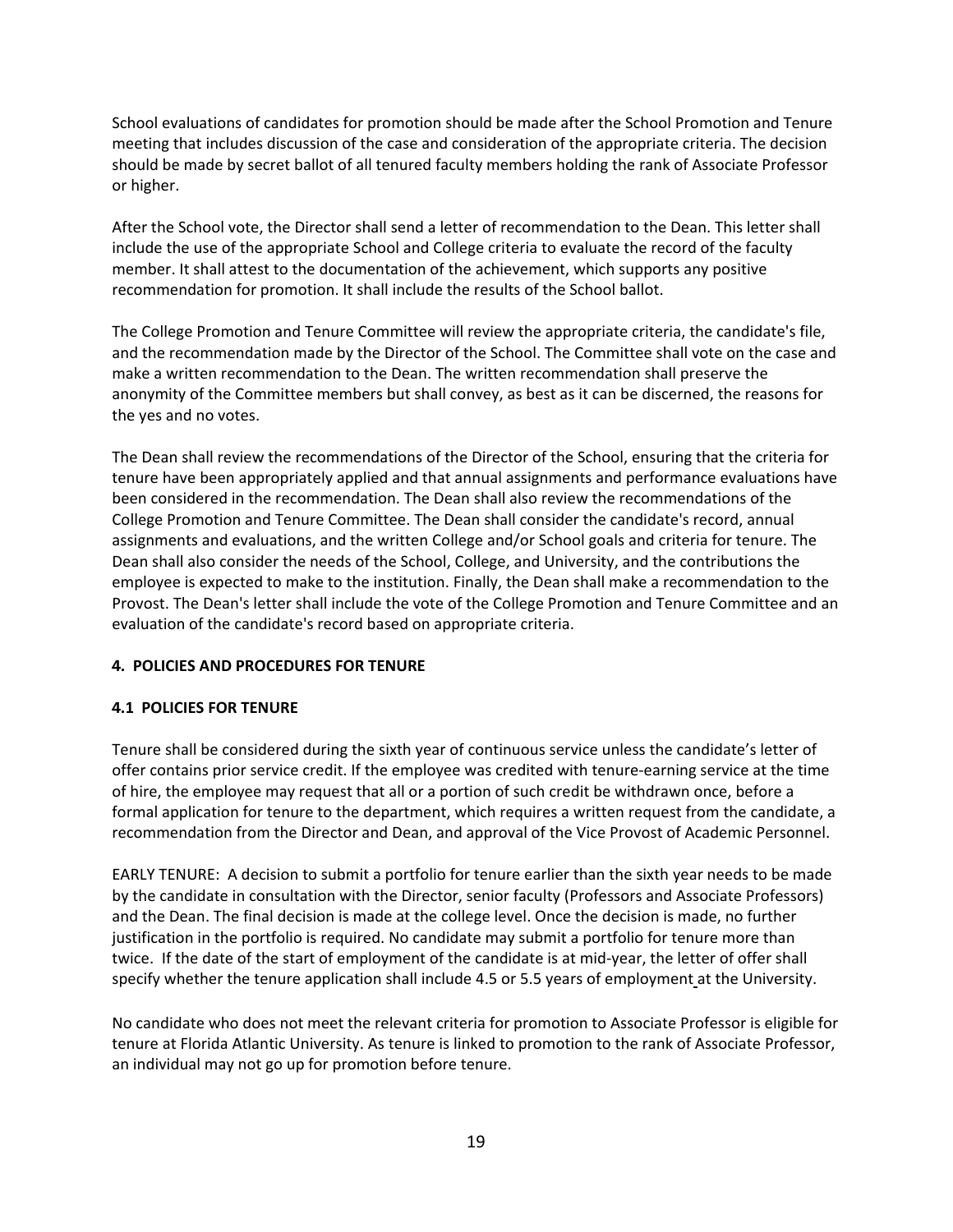#### **4.2 PROCEDURES FOR GRANTING TENURE**

Tenure shall be considered during the sixth year of continuous service unless: the candidate's letter of offer contains prior service credit; or the Provost or the Provost's designee agrees to the employee's written request for earlier consideration; or the Provost or the Provost's designee agrees to the employee's written request for consideration in the sixth year.

The Dean of the College is responsible for providing each new faculty member with the following or for directing them to the latest versions accessible from FAU, BOT, and/or SUS on the World Wide Web: (1) a copy of the current FAU Promotion. and Tenure documents; (2) a copy of the current FAU Provost Guidelines; (3) this document; (4) the UFF/BOT Agreement; (5) the most recent requirements for tenure and promotion files issued by the Office of the Provost and Vice President for Academic Affairs; and (6) any existing Departmental/School and College P&T policies.

PORTFOLIO: The tenure process must consider annual assignments, annual performance evaluations, annual progress towards tenure evaluations (if applicable), annual progress towards promotion to Associate Professor evaluations (if applicable), third year reviews of progress towards promotion to Professor, and the third-year review for Assistant Professors. Department/School evaluations of candidates for tenure should be made after a unit meeting that includes a discussion of the case and consideration of the appropriate criteria and a secret ballot polling all tenured members of the appropriate unit. Materials reviewed at the Department/School level will include all material to be submitted to the University level, and minimally contain: (1) a current curriculum vita; (2) the outcome of an evaluation of instructional activity by students, peers, and self; (3) the distribution of the evaluative scores earned by other faculty, broken down by course, course level, or by Department/School, as appropriate; (4) documentation and examples of relevant research, scholarly and/or other creative work, as well as of instructional materials; (5) a minimum of two letters from referees from outside this University who are acceptable to both the candidate and his/her chairperson. (6) If the candidate chooses, the record of her/his tenure and promotion appraisal(s), including any response by the faculty member.

After the School Promotion and Tenure Committee vote, the Director shall send a letter of recommendation to the Dean. This letter shall include the use of the appropriate School or College criteria to evaluate the record of the faculty member. It shall attest to the documentation of the achievement, which supports any positive recommendation for tenure. It shall include the results of the School ballot. The College's P&T Committee will review the appropriate criteria, the candidate's file, and the recommendation made by the Director of the School. The committee shall vote on the case and make a written recommendation to the Dean. The written recommendation shall preserve the anonymity of the committee members but shall convey, as best as it can be discerned, the reasons for the vote. The Dean shall review the recommendations of the Chair/Director of the Department/School, ensuring that the criteria for tenure have been appropriately applied and that annual assignments and performance evaluations have been considered in the recommendation. The Dean shall also review the recommendations of the College's P&T Committee. The Dean shall consider the candidate's record, annual assignments and evaluations, and the written College and/or Department/School goals and criteria for tenure. The Dean shall also consider the needs of the Department/School, College, and University, and the contributions the employee is expected to make to the institution. Finally, the Dean shall make a recommendation to the Provost. The Dean's letter shall include the vote of the College's P&T Committee and an evaluation of the candidate's record based on appropriate criteria.